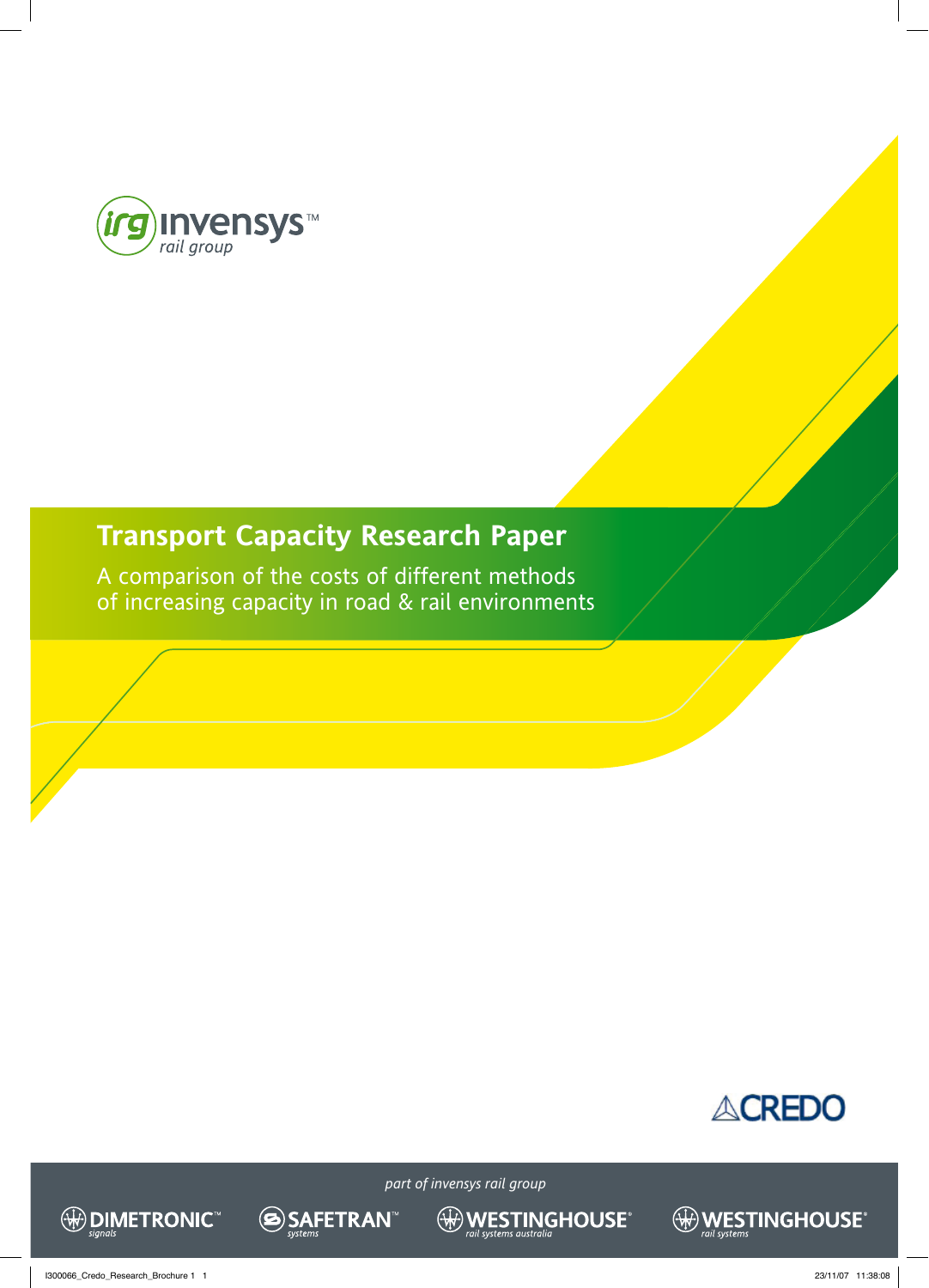## **Contents**

| 1 | <b>Executive Summary</b>                                           |                                  |  |  |  |
|---|--------------------------------------------------------------------|----------------------------------|--|--|--|
| 2 | <b>Context</b>                                                     | 6                                |  |  |  |
|   | 2.1<br>Demand                                                      | 6                                |  |  |  |
|   | 2.2<br>Defining capacity                                           | 6                                |  |  |  |
|   | 2.3<br>Comparison against Traditional Cost Benefit Analysis (CBA)  | 7                                |  |  |  |
|   | Department for Transport funding mechanism<br>2.4                  | 7                                |  |  |  |
|   | Historic vs. Future Costs<br>2.5                                   | 8                                |  |  |  |
|   | 2.6<br>Road vs. Rail                                               | 8                                |  |  |  |
|   | 2.7<br>Methods of increasing capacity                              | 9                                |  |  |  |
| 3 | <b>Key Findings</b>                                                | 11                               |  |  |  |
| 4 | <b>Methodology</b>                                                 | 13                               |  |  |  |
|   | 4.1<br>Overview                                                    | 13                               |  |  |  |
|   | 4.2<br>Measuring capacity                                          | 13                               |  |  |  |
|   | 4.3<br>Measuring cost                                              | 17                               |  |  |  |
|   | Capacity/cost analysis<br>4.4                                      | 17                               |  |  |  |
|   | 4.5<br>Comparing cost benefit analysis with capacity/cost analysis | 17                               |  |  |  |
|   |                                                                    |                                  |  |  |  |
| 5 | <b>Roads</b>                                                       | 17                               |  |  |  |
|   | New build and widening<br>5.1                                      | 17                               |  |  |  |
| 6 | Rail                                                               |                                  |  |  |  |
|   | 6.1<br>New build                                                   | 18<br>18                         |  |  |  |
|   | 6.2<br>Rail widening                                               | 20                               |  |  |  |
|   | 6.3<br>Rail re-instatement                                         | 21                               |  |  |  |
|   | 6.4<br>Train lengthening                                           | 21                               |  |  |  |
|   | 6.5<br>Gauge widening                                              | 23                               |  |  |  |
|   | Signalling: traditional<br>6.6                                     | 24                               |  |  |  |
|   | Signalling: ERTMS<br>6.7                                           |                                  |  |  |  |
| 7 | Other Areas for Consideration, not included in the Analysis        |                                  |  |  |  |
| 8 | <b>Appendices</b>                                                  |                                  |  |  |  |
|   | 8.1<br>Bibliography                                                | 27                               |  |  |  |
|   | Interviewees<br>8.2                                                |                                  |  |  |  |
|   | Glossary of terms<br>8.3<br><b>Additional Information</b>          | 25<br>26<br>27<br>29<br>29<br>30 |  |  |  |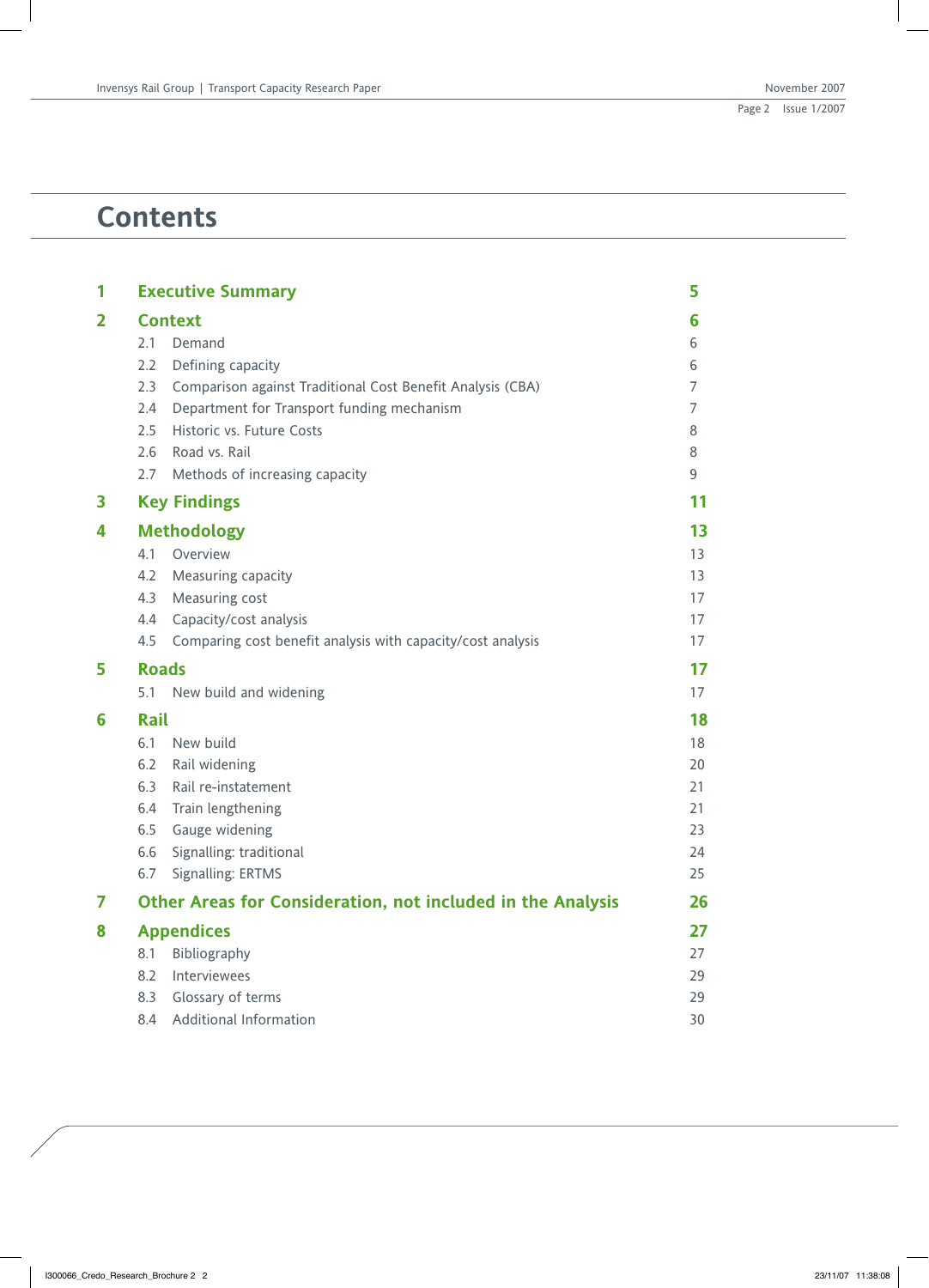# **List of figures**

| Figure 1: Capacity Gain Passenger                                                    | 11 |
|--------------------------------------------------------------------------------------|----|
| Figure 2: Capacity Gain Freight                                                      | 12 |
| Figure 3: Lane capacity figures                                                      | 14 |
| Figure 4: Different vehicle types as a percentage of traffic flows                   | 14 |
| Figure 5: Passengers per vehicle                                                     | 14 |
| Figure 6: Passengers per hour                                                        | 14 |
| Figure 7: Rigid vehicle weight distribution                                          | 15 |
| Figure 8: Articulated vehicle weight distribution                                    | 15 |
| Figure 9: Average freight weight carried per type of heavy goods vehicle             | 15 |
| Figure 10: Heavy goods vehicle types as a percentage of all traffic flows            | 15 |
| Figure 11: Passenger capacity of types of rail                                       | 16 |
| Figure 12: Cost of new road build and widening in £m/km, Archer and Glaister         | 18 |
| Figure 13: Costs of new road build and widening at 2005 prices                       | 18 |
| Figure 14: Examples of new track build, Affuso et al (2003)                          | 19 |
| Figure 15: Costs of new rolling stock                                                | 19 |
| Figure 16: Rolling stock sets per km                                                 | 20 |
| Figure 17: Cost of rolling stock/km                                                  | 20 |
| Figure 18: Cost of rolling stock for train lengthening                               | 22 |
| Figure 19: Costs of gauge improvement projects                                       | 23 |
| Figure 20: Cost of rolling stock for traditional signalling                          | 24 |
| Figure 21: Cost of rolling stock for ERTMS signalling                                | 26 |
| Figure 22: Capacity of transport systems, Brand and Preston (2005)                   | 30 |
| Figure 23: Capacity of transport systems, Commission for Integrated Transport (2005) | 30 |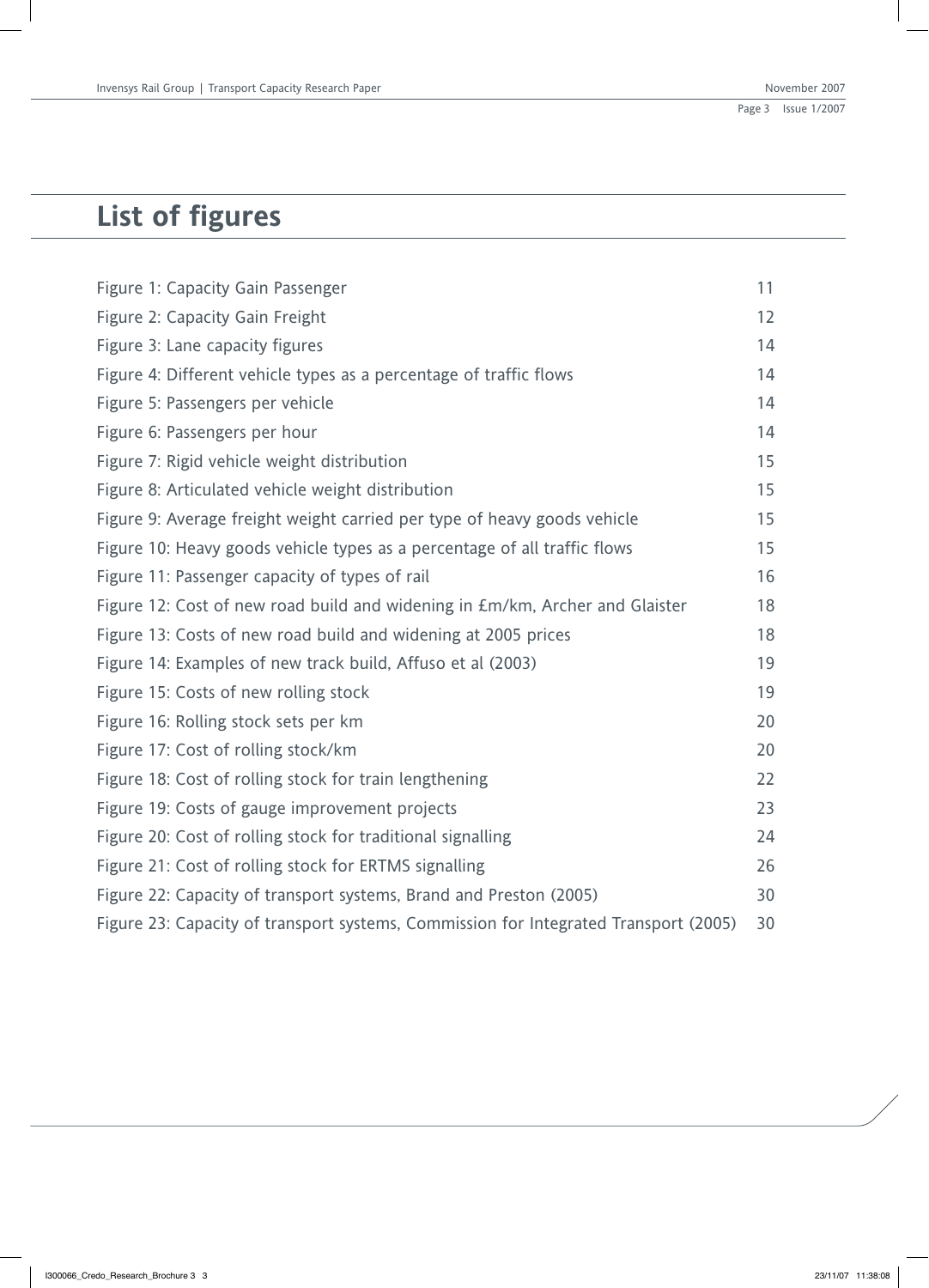## **Foreword**

Many transport studies are concerned with examining project choices through cost benefit analysis. Analysts take into account many factors in their cost benefit analysis: for example, economic, safety, accessibility or environmental factors. This is driven by the need to justify the huge cost of major transport projects and to prioritise investment. Sometimes only one feasible transport option may exist for an area – for example, in central London there is no space to build new road or over ground rail, and so metro improvements are undertaken despite the high cost.

The Eddington Report<sup>1</sup> recommended that there is a need for decision making to focus more on outcomes, getting people and freight from A to B and then comparing different options, rather than on justifying individual schemes.

In this context, we seek to compare transport options on a capacity per pound spent. We believe that this method is more transparent than more complex cost/benefit analysis, and suggest that it can form a useful basis for demonstrating what the most economic method of capacity enhancement is.

1 Department for Transport (2006a) The Eddington Transport Study: Main Report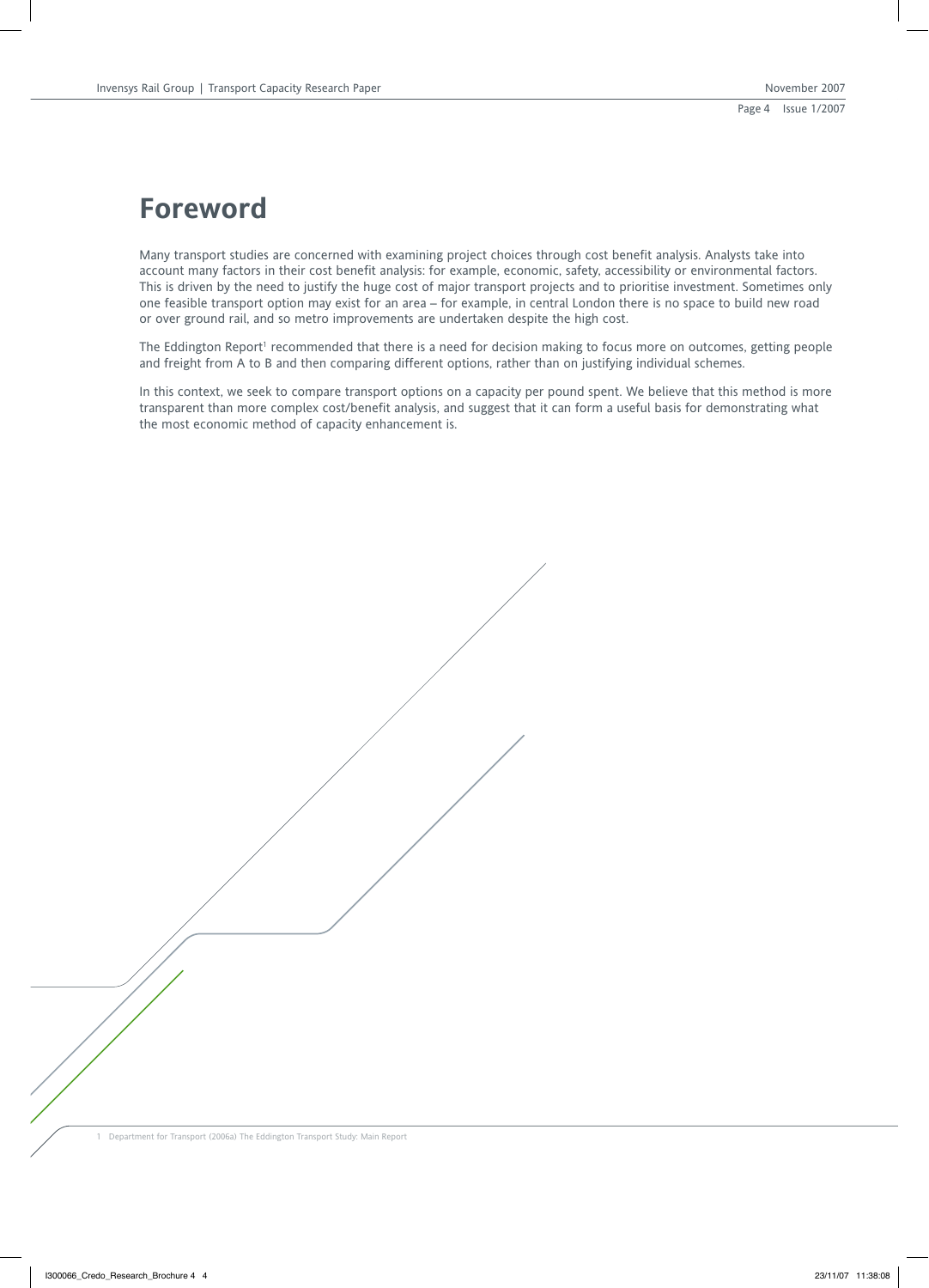## **1 Executive Summary**

In this research paper we examine over thirty published sources to compare the costs and capacity increases provided by a range of real world transport infrastructure projects. This information was also supplemented by interviews with people in government bodies, trade associations and companies within the various industries.

The information these sources provided is then analysed to compare the incremental capacity increase for every pound spent, measured consistently as [people per hour] / [£m per km].

The key findings from the analysis are as follows:

- Train lengthening and signalling upgrades offer the best economics over more infrastructure based methods e.g. widening and new build
- Re-instatement is a more cost effective way of adding capacity than new build
- Widening of existing infrastructure is the most expensive form of capacity increase, it is 3x for road infrastructure. The rail examples show that new build and widening are of similar values, however due to the lower frequency of long distance trains, the capacity benefit isn't great when compared to the cost
- The dense urban environment has limited options for new build capacity increase, particularly in road. New metros are the most expensive dense urban transport solution, however they also give the highest capacity by a considerable margin

Signalling options, where possible, should be considered alongside train lengthening during the next Network Rail control period (2009 to 2014).

The ERTMS agenda should be pushed harder during this control period, starting with a more detailed study of the costs and improvements it offers over traditional signalling when rolled out on an entire route.

The cause and impact of failure and the total cost of ownership of any method has not been taken into account, this could also form the basis of another study around asset life and the cost of failure.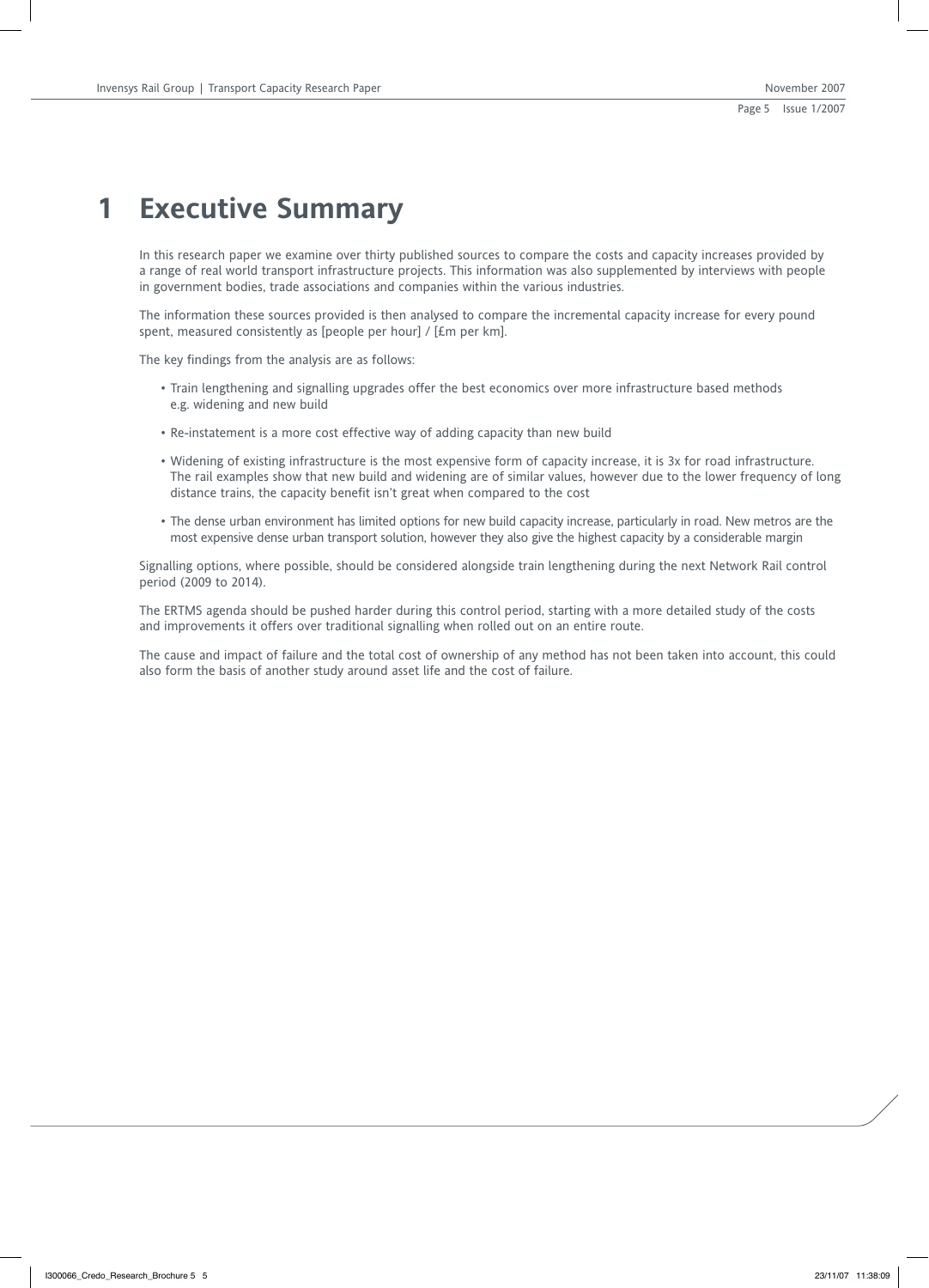## **2 Context**

## **2.1 Demand**

#### **2.1.1 Road**

Over the last 10 years road traffic, in vehicle km, has increased by 1.5% p.a.<sup>2</sup> and demand for road space has also increased.<sup>3</sup> It is projected that traffic levels will increase 1.4% p.a. between 2000 and 2025<sup>4</sup>.

#### **2.1.2 Rail**

Demand for rail has increased in recent years. Passenger demand is predicted to increase by 2.7% p.a. by 2014<sup>5</sup>. However this could even be higher and Network Rail in its recent Strategic Business Plan<sup>6</sup> has suggested that growth could be as high as 6-7%. Rail capacity needs to be increased, both in order to meet current demand levels, and in order to meet future demand growth.

*"The main challenge on the capacity agenda is the sheer scale of works needed to deal with the 40 per cent demand growth of the last decade and the 30 per cent projected for the decade ahead."*

Rail freight is predicted to grow at 2% p.a. between 2005 and 2014, and at 1% between 2014 and 2030'. On some routes it is forecast that there will be an extra 15 trains per day<sup>8</sup>.

However, as it is impossible to accurately forecast demand levels in the future for both passenger and freight, the Department for Transport White Paper 'Delivering a Sustainable Railway' recommends that flexibility is maintained in future plans<sup>9</sup>.

*"Demand, particularly at individual route level, could be very substantially higher or lower. It is, therefore, important to build in flexibility to allow plans to adapt over time as impacts become more certain."*

## **2.2 Defining capacity**

#### Passenger

For the purpose of this paper, 'passenger capacity' is defined as the maximum number of passengers that pass a single point in one direction in one hour.<sup>10</sup>

#### Freight

For the purpose of this paper, 'freight capacity' is defined as the maximum weight, in tonnes, which pass a single point in one direction in one hour.

#### Road

The following factors will affect road passenger and freight capacity:

- a. Speed of vehicles
- b. Distance between vehicles. This will vary depending on stopping distance and driving habits
- c. Capacity of individual vehicles: passenger and freight. This will be determined by mix of vehicles

## Rail

The following factors will affect rail capacity<sup>11</sup>:

- a. Mix of trains
- b. Length/carrying capacity of trains
- c. Weight of trains (both the rolling stock itself, and the maximum weight it can carry)
- d. Direction of train travel
- e. Acceleration and deceleration (brake characteristics)
- 2 Department for Transport and Office of National Statistics (2007a) Transport Statistics Great Britain 2006, Table 7.2

8 Network Rail (2007a) Freight: Route Utilisation Strategy 9 Department for Transport (2007b)

<sup>3</sup> Highways Agency (2007) Highways Agency Business Plan 2007-08 4 Department for Transport (2004a) The Future of Transport - White Paper CM 6234 Chapter 4:

<sup>&</sup>quot;2025 traffic levels will be 140% those of the year 2000" 5 Department for Transport (2007b) Delivering a Sustainable Railway

<sup>6</sup> Network Rail Strategic Business Plan November 2007

<sup>7</sup> Analysis based on MDS Transmodal data, quoted in Freight Transport Containers (2006) Rail Transport Campaign: Notes on Rail Assignments. Forecast Tonne kms by commodity. Note: excludes maritime containers.

<sup>10</sup> For the purpose of this paper, delays have not been incorporated into analysis. It is noted that delays may influence capacity analysis: see Kozan, E & Burdett, R (2004), A Railway Capacity Determination Model and Rail Access Charging Methodologies, Transportation Planning and

Technology, Vol. 28:1, February 2005 11 Some factors are taken from Kozan, E & Burdett, R (2004); and Nijkamp, P et al (1992) Assessment of capacity in infrastructure networks: a multidimensional view, Transportation Planning and Technology, Vol. 17:4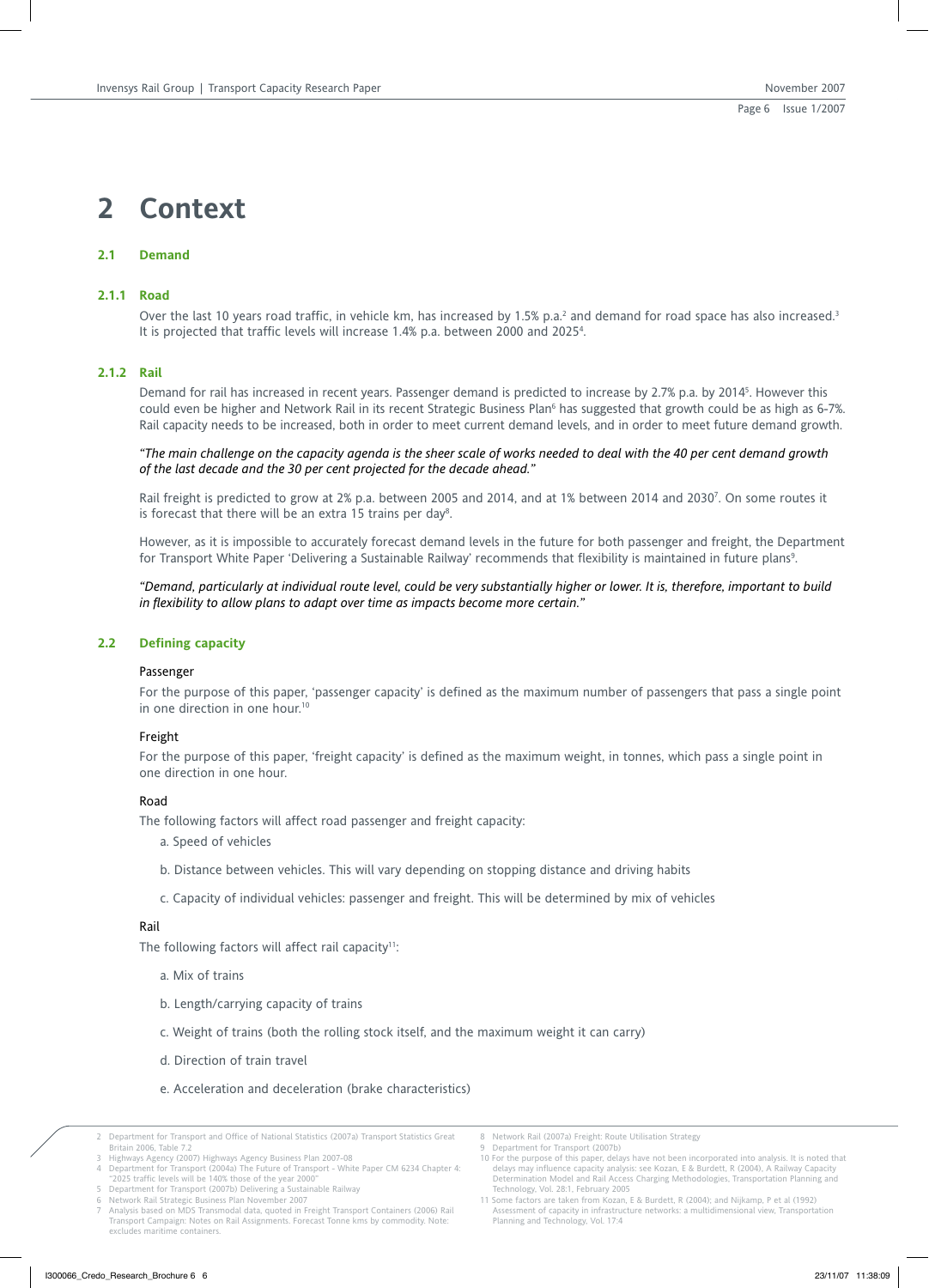f. Stopping protocols of trains

- g. Location and length of crossing loops
- h. Location of signals
- i. Length of sections
- j. Dwell times
- k. Sectional running times
- l. Quality of maintenance
- m. Functionality of pedestrian areas in railway stations (passenger)
- n. Capacity of freight terminals (freight)

## **2.3 Comparison against Traditional Cost Benefit Analysis (CBA)**

With this paper, we set out to simplify the calculation of benefit by using capacity. In more traditional cost benefit analysis, the calculation of benefit is more complex, with many methodologies that take into account the value of capacity and link it to GDP.

This traditional methodology is able to justify the large costs of infrastructure schemes (Cross Rail is estimated to have an economic benefit of £30bn<sup>12</sup> against a cost of £16bn), however it is a complex calculation, which is not best suited to the type of direct analysis compared in this paper.

One of the calculations used in the traditional analysis concerns the value of capacity. Whilst we believe this is an important factor in determining the benefit of a project, it again is complex and open for interpretation. To simplify this, we have compared schemes in the same domains of transport: dense urban, commuter and long distance.

## **2.4 Department for Transport funding mechanism**

The DfT is funded by the Treasury. As with all government departments, it undergoes a spending review every few years where the treasury determines the department's overall budget. This review process also checks that the Department's expenditure plans are in line with government policy.

The DfT overall strategy is set out in two main White Papers: Department for Transport (2007b) Delivering a Sustainable Railway; Department for Transport (2004a) The Future of Transport. Major project funding process involves a number of stages:

- a. Strategy published (optional stage)
- b. Public consulted on scheme options
- c. Preferred scheme identified
- d. Initial funding check
- e. Apply for statutory permission different consents required
- f. Public inquiry
- g. Inspector's report
- h. Ministerial decision
- i. (Possible) Appeal
- j. Funding finalised and construction begins

12 Cross Rail Business Case: www.crossrail.co.uk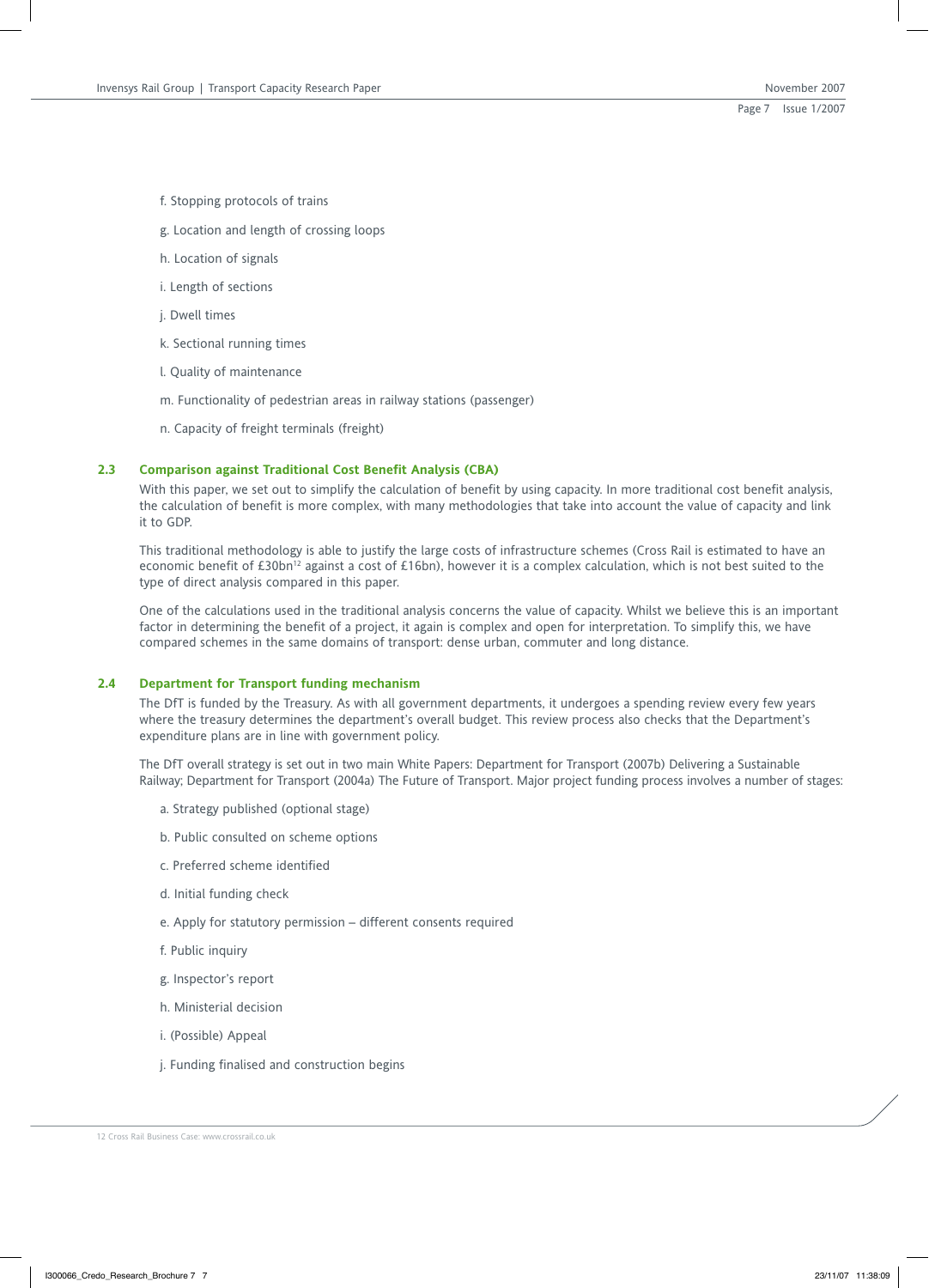The Eddington Report recommended that a number of changes are made to the transport decision making process. It argues that the government needs to articulate policy objectives and transportation outcomes, and then consider the full range of policy options for meeting objectives. This is in contrast with the present method, whereby transportation schemes are proposed, and then assessed. It also suggests that the government should develop a long-term approach to transport strategy, identify the pressures, opportunities and requirements from the transport system over a 20-30 year period, and develop policy accordingly. An announcement is expected in the autumn of how the DfT is planning to take on board these recommendations.

Road capital expenditure is managed through the Highways Agency, which is funded by the DfT. The Highways Agency sets out its plans each year in a Business Plan. A ten year strategy was set out by the Highways Agency in "Transport 2010: The 10 Year Plan", published in 2000.

Rail capital expenditure is managed by Network Rail and Train Operating Companies (TOCs). Investment is funded both by both public and private expenditure. The DfT determines how much public expenditure it will devolve to rail, and what it expects in return. These outputs are set out in a High Level Output Specification which sets outputs to be delivered for the whole industry. The process is monitored by the Office of Rail Regulation, which ensures that the High Level Output Specification is fair, and that the DfT, TOCs and Network Rail meet their obligations. Network Rail has produced a number of Route Utilisation Strategies, which outline strategies for specific routes and for freight. The DfT planning cycle is five years in length, and it is currently planning for the 2009-2014 period, in which it will give £15bn direct grants<sup>13</sup>.

Investment decision making by the DfT involves a process of Cost Benefit Analysis using the Transport Analysis Guidance Framework. This takes into account the following factors<sup>14</sup>:

- a. Environment (Noise, Local Air Quality, Greenhouse Gases, Landscape, townscape, Heritage of Historic Resources, Biodiversity, Water Environment, Physical Fitness, Journey Ambience)
- b. Safety (Accidents, Security)
- c. Economy (Public Accounts, Transport Economic Efficiency: Business Users & Transport Providers, Transport Economic Efficiency: Consumers, Reliability, Wider Economic Impacts)
- d. Accessibility (Option values, Severance, Access to the Transport System)
- e. Integration (Transport Interchange, Land-Use Policy, Other Government Policies)

### **2.5 Historic vs. Future Costs**

This paper sets out to use 3rd party information and real data points. Generally this means that the cost information is taken from historic projects. It could be argued that to use this information to make comparisons of future projects is limited, given that various components have different inflation drivers. E.g. the rise in cost of land and property has been significantly different from the price of labour. Also with new construction and implementation techniques coupled with increasing safety requirements, the cost of future build may be significantly differ from the historic metrics.

Whilst this may appear to diminish the value of the comparison, the fact that we are comparing construction of Road vs. Rail, the drivers of cost should be similar across the modes of transport. Thus although the underlying numbers may alter for future projects, they will remain in the same ratio to each other.

We believe that this effect will also benefit construction over non construction methods of increasing capacity, making non construction methods of capacity increase more conservative in their relative cost benefit comparison against construction methods.

## **2.6 Road vs. Rail**

We set out in this research paper to compare the different methods on a level playing field. Given the challenges of doing this, we were forced to make decisions about what data to use. We have erred on the side of caution, particularly when estimating rail capacity through signalling improvements. We note that signalling is not the only bottle neck on Britain's Victorian railway.

13 All information from DfT (2007b). In October 2007 National Rail Strategic Business Plan will be published. After the review process, ORR is expected to issue its notice implementing the periodic review in 2008.

<sup>14</sup> Department for Transport (2004b) Transport Appraisal And The New Green Book, TAG Unit 2.7.1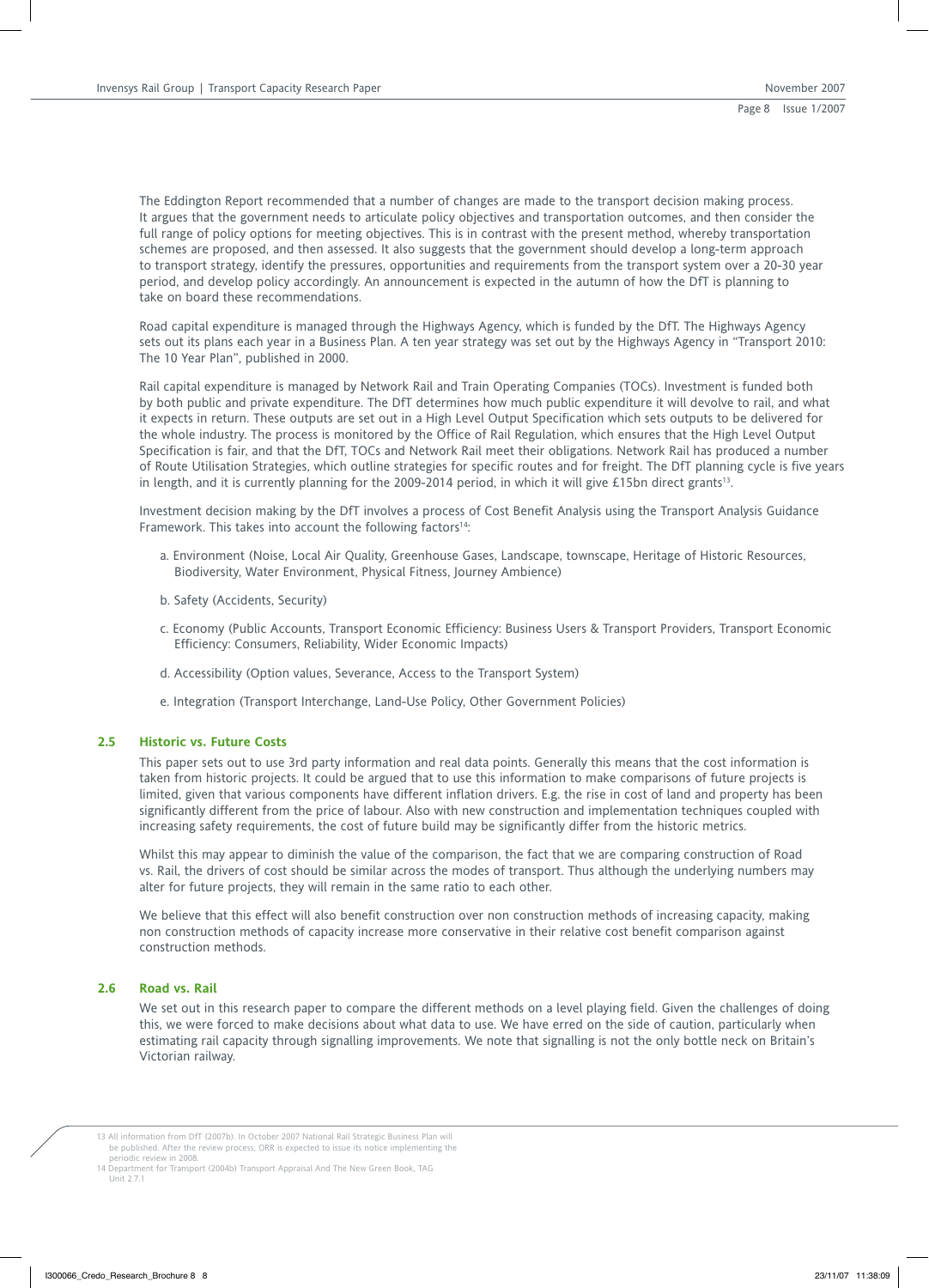#### **2.7 Methods of increasing capacity**

#### **2.7.1 Roads**

Options for increasing passenger and freight road capacity include:

- a. Road widening
- b. New road building
- c. Improving traffic management
- d. Increasing the maximum vehicle weight through network improvements
- e. Increasing speed limits (not favoured by the government)
- f. Encouraging passengers to travel by bus rather than by private vehicle (passengers only)

The Highways Agency<sup>15</sup> have an ongoing plan of major improvements, with seven schemes opening in 2007/08 and eight schemes beginning. The majority of which involve improvement and widening.

## *"We will continue to deliver improvements to the network. We expect to complete 3 widening schemes and 7 major improvements and will continue to work on 20 other schemes of national and regional importance. We are also preparing… the widening of the northern half of the M25 Orbital motorway."*

The Highways Agency is largely concerned with improving reliability, rather than increasing road capacity. Some measures to improve reliability will also increase maximum capacity, for example junction improvements, widening slip roads, better road signing and turning lanes. Others will increase average flow rates, rather than maximum flow rates, for example, extending the Motorway Incident Detection and signalling system; traffic officers and incident support units reducing the impact of incidents; and incident management improvements such as off network diversion signing for 85% of the network.

However, while some of the increased demand will be met by making improvements to the network, DfT policy also manages demand to try to reduce peak time pressures<sup>16</sup>. It has been suggested that increasing lane capacity in itself will not reduce problems of congestion, as new capacity itself creates demand<sup>17</sup>. One method suggested is to charge for new capacity, for example, the M6 toll road. This could be developed into schemes to charge for existing capacity. Another option which has been suggested is High Occupancy Vehicle lanes, or car sharing lanes.18 The first of these lanes will be a pilot at the junction of M606 and M62 motorways. These schemes will operate at peak times, and aim to encourage drivers to share cars to help minimise delay and congestion.

### **2.7.2 Rail**

The DfT (2007b) Delivering a Sustainable Railway, identify a number of methods for increasing capacity<sup>19</sup>:

- a. Increasing service frequency
- b. Lengthen existing train services. This may involve platform-lengthening, power-supply upgrades and increasing depot capacity
- c. Enhance infrastructure to improve both frequency and capacity. For example:
	- Radio-based signalling
	- Major station redevelopment
	- Higher-capacity trains
	- Elimination of pinch-points on lines
	- Provision of diversionary routes

<sup>15</sup> Highways Agency (2006) Highways Agency Business Plan 2006/2007 16 Department for Transport (2004a)

<sup>17</sup> For example, see Mogridge M (1997) The self-defeating nature of urban road capacity policy - A review of theories, disputes and available evidence. Transport Policy, Vol 4:1, January 1997

<sup>18</sup> Highways Agency (2006) 19 Strategic Rail Authority (2003) Capacity Utilisation Policy: Network Utilisation Strategy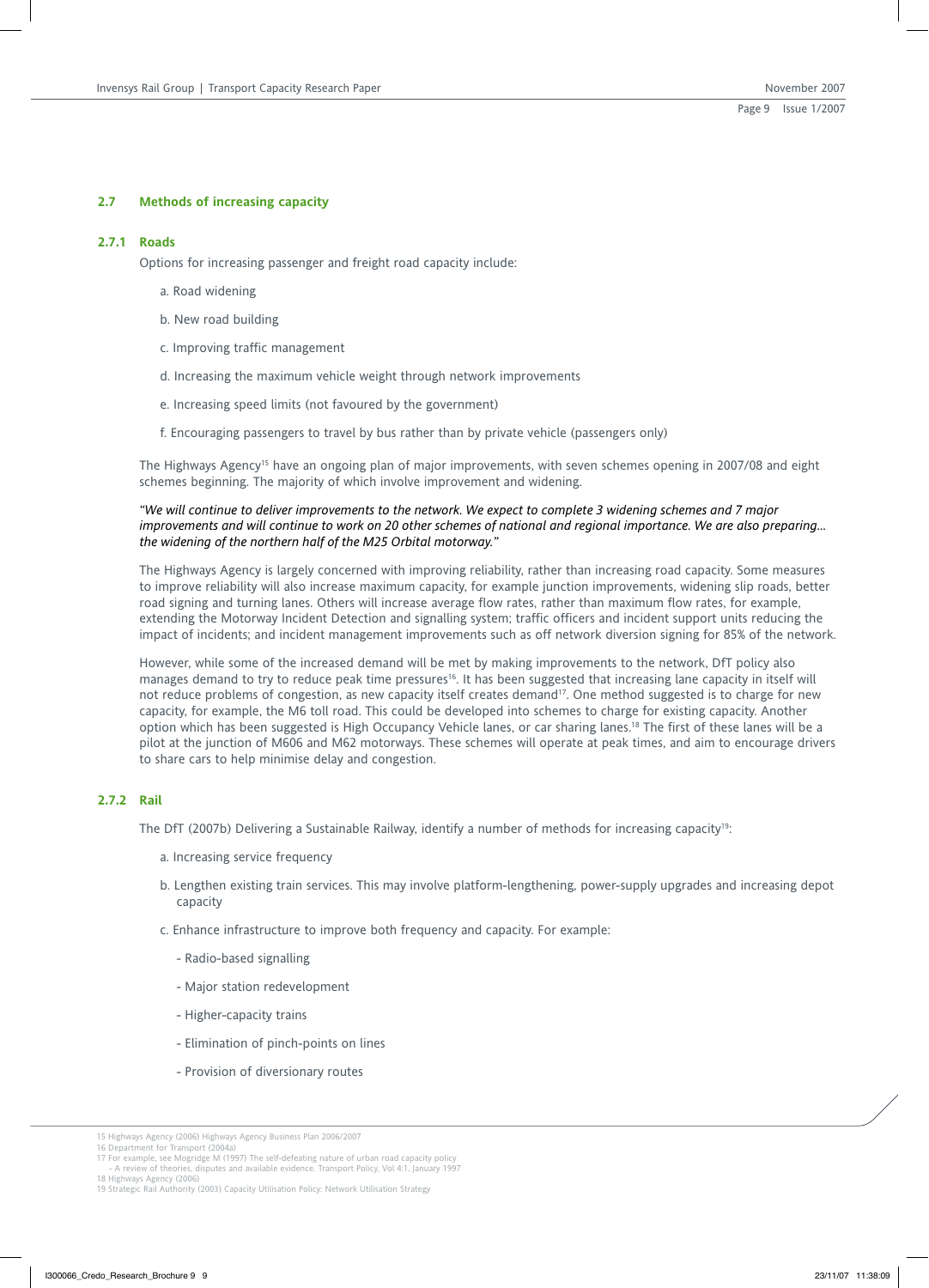- d. Simplify service patterns. For example, thinning out stopping train services
- e. Make step-changes in infrastructure. For example,
	- Multi-tracking existing lines
	- Upgrading them to take extra-long trains
- f. Building new lines

In rail, capacity improvement is the investment priority until 2014. A number of preferred methods have been identified by the DfT<sup>20</sup> for improving passenger capacity. They aim to prioritise "the quickest and most effective capacity-increasing measures". In the short term, in addition to the major projects of the Channel Tunnel Rail Link, the West Coast Mainline upgrade, these are:

## *"…over 1,300 additional carriages, the Thameslink upgrade, major station works at Birmingham and Reading and an ambitious programme of platform lengthening, power-supply upgrades and depot facilities."*

In the medium term, Crossrail build, and East Coast and Great Western mainline enhancements will be the major ongoing projects. Signalling will also become an important method for improving capacity:

### *"Beyond 2014, cab-based signalling, initially associated with main line enhancements, will provide more capacity on some routes and improve reliability for passengers."*

In combination, these measures are expected to be sufficient to meet demand until 2030. The first areas where demand may grow to require additional capacity are London-Birmingham-Manchester and on some London commuting routes.

The Rail Freight RUS (2007) suggests that there are broadly 9 options for increasing rail freight capacity:

Option 1 - Optimising timetables. For example retiming of existing paths, changes to stopping patterns and flighting of services

Option 2 - Haulage alternatives. For example, using more powerful locomotives (electric haulage can provide shorter journey times)

Option 3 - Routing alternatives

Option 4 - Train lengthening

Option 5 - Provision of additional and/or longer loops. This allows additional capacity for traffic of differing speeds on a particular route

Option 6 - Signalling headways

Option 7 - Axle weight increases (hauling more tonnage per wagon)

Option 8 - Capacity generating gauge schemes

Option 9 - Bespoke infrastructure. For example, new lines, doubling track and new electrification

Gauge enhancements appear to be the focus of much current investment<sup>21</sup>. Gauge enhancements are primarily used not to increase capacity, but to enable internationally used W10 containers to be transported by rail. This will facilitate significant cost and time savings as it reduces the need for freight that arrives in the UK in W10 containers to be moved into W9 or W8 containers before it is transported. It also allows rail to compete for the transportation of freight in W10 containers which would otherwise be transported by road.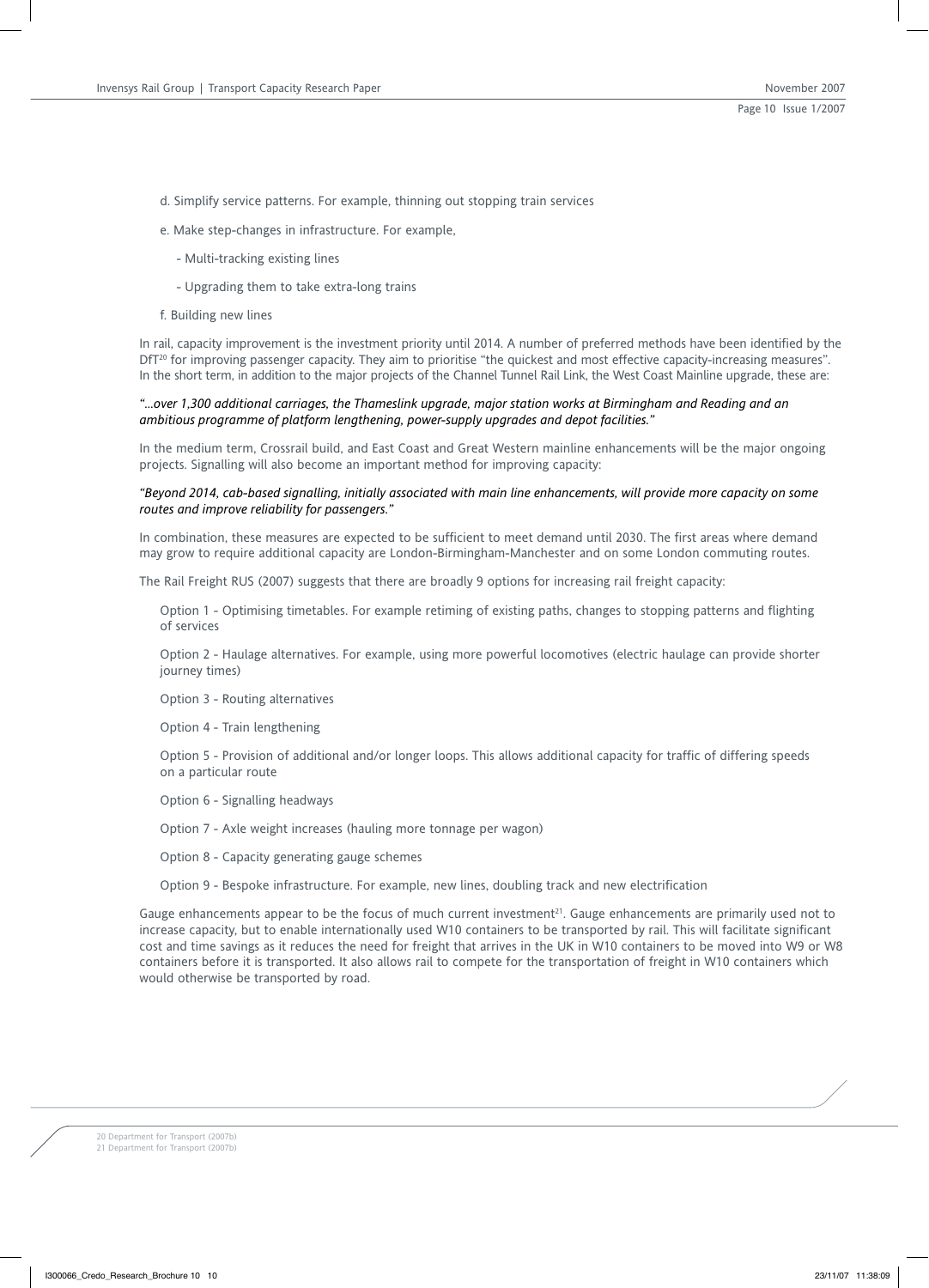The current rail freight priorities are:

- a. Gauge enhancement between Southampton and the West Coast Main Line
- b. Gauge and capacity enhancement between Nuneaton and Peterborough (providing Felixstowe with a new link to the West Coast Main Line)
- c. Gauge and capacity enhancement on the cross-London route between Gospel Oak and Barking
- d. Capacity and capability enhancement on rail routes serving the Humber ports of Hull and Immingham
- e. Gauge clearance and reopening of the Olive Mount chord on the route between the port of Liverpool and the West Coast Main Line

In the long-term, there are plans to increase capacity through the establishment of the strategic freight network. Currently mixed use of lines (passenger and freight) significantly limits capacity. Separation would provide significant capacity for both forms of transport but with lower utilisation, particularly for freight.

## **3 Key Findings**

Using the methodology and data provided in the later sections, we are able to compile a direct comparison of costs for a standardised unit of capacity gain, see below.

Figure 1: Capacity Gain Passenger

|                           |                          | <b>COMMUTER</b>           |                        | LONG DISTANCE/ MOTORWAY                                      |                           |                        |                                                             |
|---------------------------|--------------------------|---------------------------|------------------------|--------------------------------------------------------------|---------------------------|------------------------|-------------------------------------------------------------|
|                           |                          | Capacity<br>(people/hour) | Cost per Km<br>(Em/km) | Capacity per £1m<br>spent (people)<br>per hour/£m<br>per km) | Capacity<br>(people/hour) | Cost per Km<br>(Em/km) | Capacity per £1m<br>spent (people<br>per hour/£m<br>per km) |
| <b>ROAD</b>               | <b>New Build</b>         | 2,370                     | 3.2                    | 741                                                          | 2.481                     | 3.1                    | 789                                                         |
|                           | <b>Widening</b>          | 2,370                     | 5.5                    | 430                                                          | 2.481                     | 8.2                    | 303                                                         |
|                           | Rail new build           | 12,701                    | 12.0                   | 1.056                                                        | 4.032                     | 20.5                   | 197                                                         |
|                           | Rail widening            | $\overline{\phantom{m}}$  | $\qquad \qquad -$      | $\overline{\phantom{a}}$                                     | 4.032                     | 19.0                   | 212                                                         |
| <b>RAIL</b><br>(Including | Rail reinstatement       | 1,411                     | 1.4                    | 1.018                                                        | 806                       | 2.2                    | 366                                                         |
| <b>Rolling</b><br>Stock)  | Train lengthening        | 3,175                     | 0.9                    | 3,530                                                        | 504                       |                        |                                                             |
|                           | Signalling (tradicional) | 2,822                     | 0.8                    | 3,678                                                        | 806                       | 0.6                    | 1,260                                                       |
|                           | Signalling (ERTMS)       | 1.270                     | 0.7                    | 1.801                                                        | 1.814                     | 1.3                    | 1,348                                                       |

Notes: The capacity for Signalling (ERTMS) is incremental to Signalling (Traditional). Historic road project costs have been used, rail projects are generally more recent or proposed (outturn costs) projects

The table shows the capacity benefit, cost and capacity/cost across all the different travel domains by the different methods of capacity increase.

We see significant variation in capacity benefits according to different schemes. Methods that increase capacity on existing infrastructure are generally more cost effective than new build of assets in the same transport domain.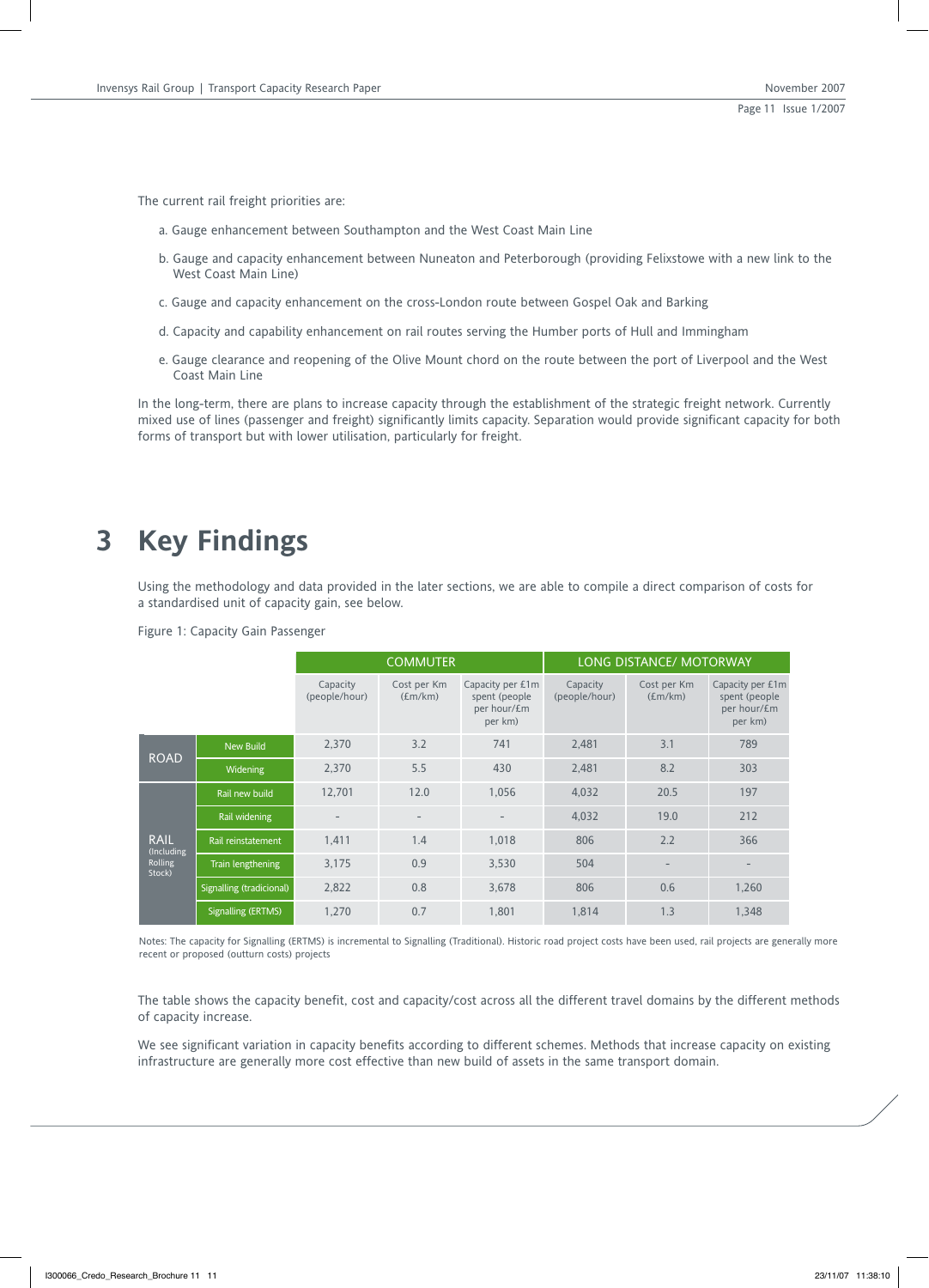Interestingly, based on the data collected, road widening schemes are considerably more expensive for the capacity increase they give than new build schemes. Whilst this difference isn't documented, we believe it is driven by two factors:

- a. The need to maintain a live transport network during the construction work, making the construction work considerably more arduous
- b. The law of diminishing returns, a capacity increase of just one lane isn't large in comparison to say a four lane motorway but the costs can be similar

Future road widening projects (M25 and M6) are significantly more expensive per km than historic projects. These two projects produce a capacity benefit of 77 and 51 [people per hour] / [£m per km] respectively. These projects make the capacity achieved in the expensive rail projects (e.g. CTRL phase 1) appear good value at 197 [people per hour] / [£m per km].

Commuter rail new build can provide large capacity over road and rail, this looks especially good in comparison to road infrastructure. These data points use historic information from the same analysis as the historic road numbers, thus allowing for direct comparison. However, in-line with the above road issue, new commuter rail build is likely to be considerably more expensive than historic projects, thus reducing its overall economics.

Rail re-instatement is more cost effective than new build. However, the current projects proposed time tables do not deliver the maximum capacity offered by the infrastructure.

Both train lengthening and signalling improvements have excellent economics when compared to more infrastructure intensive projects. Traditional signalling, particularly in commuter has the best economics. However, as it is so cost effective, much of the UK commuter network has 4 aspect traditional signalling and there is little room for improvement.

The signalling (ERTMS) capacity figures are incremental to signalling (Traditional). ERTMS does have the ability to provide additional capacity, even in the commuter domain, if it is used instead of traditional 4 aspect signalling. Given none of the UK network has ERTMS, it can provide a cost effective way of increasing capacity on existing infrastructure.

Train lengthening is the preferred method for increasing capacity in the current High Level Output Strategy. This has been selected over signalling schemes because:

- a. It is an easy and high profile way of increasing capacity
- b. Much of the highly congested lines are already at the limit of traditional signalling capacity
- c. ERTMS (in cab signalling) is not regarded as yet being ready for rollout across the network and hence is only slowly being introduced – the Cambrian line is the test line during this control period. Only during the next control period (2014 and onwards) does the DfT expect ERTMS to make an impact on mainlines

Figure 2: Capacity Gain Freight

|                           |                          | <b>FREIGHT</b>            |                        |                                                           |  |
|---------------------------|--------------------------|---------------------------|------------------------|-----------------------------------------------------------|--|
|                           |                          | Capacity<br>(people/hour) | Cost<br>per Km (£m/km) | Capacity per £1m<br>spent (people per hour/<br>£m per km) |  |
|                           | <b>New Build</b>         | 6,297                     | 3.1                    | 2,001                                                     |  |
| <b>ROAD</b>               | <b>Widening</b>          | 6,297                     | 8.2                    | 768                                                       |  |
|                           | Rail new build           | 4,473                     | 27.1                   | 165                                                       |  |
|                           | Rail widening            | 4,473                     | 26.2                   | 171                                                       |  |
| <b>RAIL</b><br>(Including | Train lengthening        |                           |                        |                                                           |  |
| <b>Rolling</b><br>Stock)  | Signalling (tradicional) | 1,464                     | 0.6                    | 2,646                                                     |  |
|                           | Signalling (ERTMS)       | 1,464                     | 1.0                    | 1,499                                                     |  |
|                           | Gauge enhancements       | 537                       | 0.6                    | 828                                                       |  |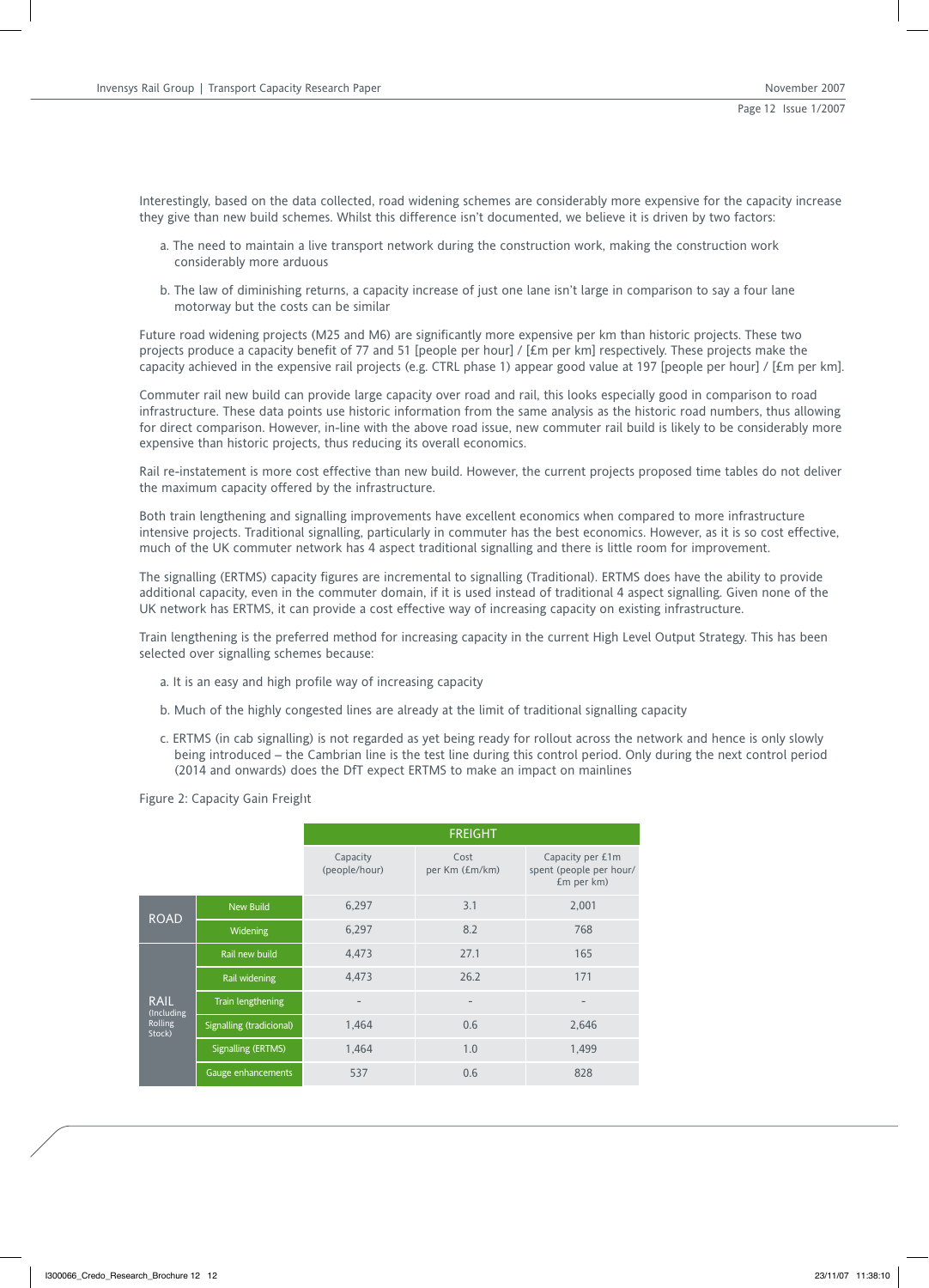Freight has different constraints than passenger traffic, although the methodology does produce a comparison. Currently one of the biggest constraints is gauge clearance, which allows larger containers to pass down a particular route. Whilst this has a limited impact on capacity, it avoids cross docking in the supply chain, helping to reduce the total cost of rail based intermodal distribution.

Freight traffic also benefits from signalling improvements. The examples we have used show that only a few additional paths are usually enabled for freight during a re-signalling programme, however the benefits are considerable when compared to additional new build and widening. They also compare well to road infrastructure even when the cost of rolling stock is taken into account.

There are a number of gaps in the above tables where there are no current examples e.g. widening roads in dense urban areas or gauge enhancement of UK lines to allow the passage of double-decker trains in commuter areas. Gauge enhancements are for freight. We have estimated that for Long Distance lines, train lengthening could produce a capacity benefit of 867 [people per hour] / [£m per km].

## **4 Methodology**

## **4.1 Overview**

#### **4.1.1 Our chosen capacity improvement methods**

We set out to compare capacity across three scenarios: dense urban routes; suburban or commuter routes; and high intensity routes (motorways; long distance; maximum capacity freight lines).

We chose to look at the following methods for increasing capacity:

#### Road:

a. New build

b. Widening

#### Rail:

- a. New build
- b. Widening
- c. Gauge enhancement
- d. Train lengthening
- e. Signalling improvements

#### **4.1.2 Choice of capacity improvement methods**

Our methods were chosen as these are the solutions which are most commonly cited by the DfT as feasible methods of increasing capacity. Other methods, for example in rail, maglevs or double decker trains<sup>22</sup>; have been rejected as feasible solutions for the near future. Incremental measures of improving capacity, such as road junction improvements, have been excluded as it is difficult to assess these in a way which allows fair comparison on a cost/passenger/km/hr basis.

## **4.2 Measuring capacity**

#### **4.2.1 Road Passenger**

Passenger capacity analysis was based on 3 inputs: lane capacity, traffic vehicle composition, and average number of passengers per vehicle. Road passenger capacity was then calculated by multiplying the number of vehicles travelling per hour per km in each direction by the average number of passengers per vehicle.

22 Department for Transport (2007b)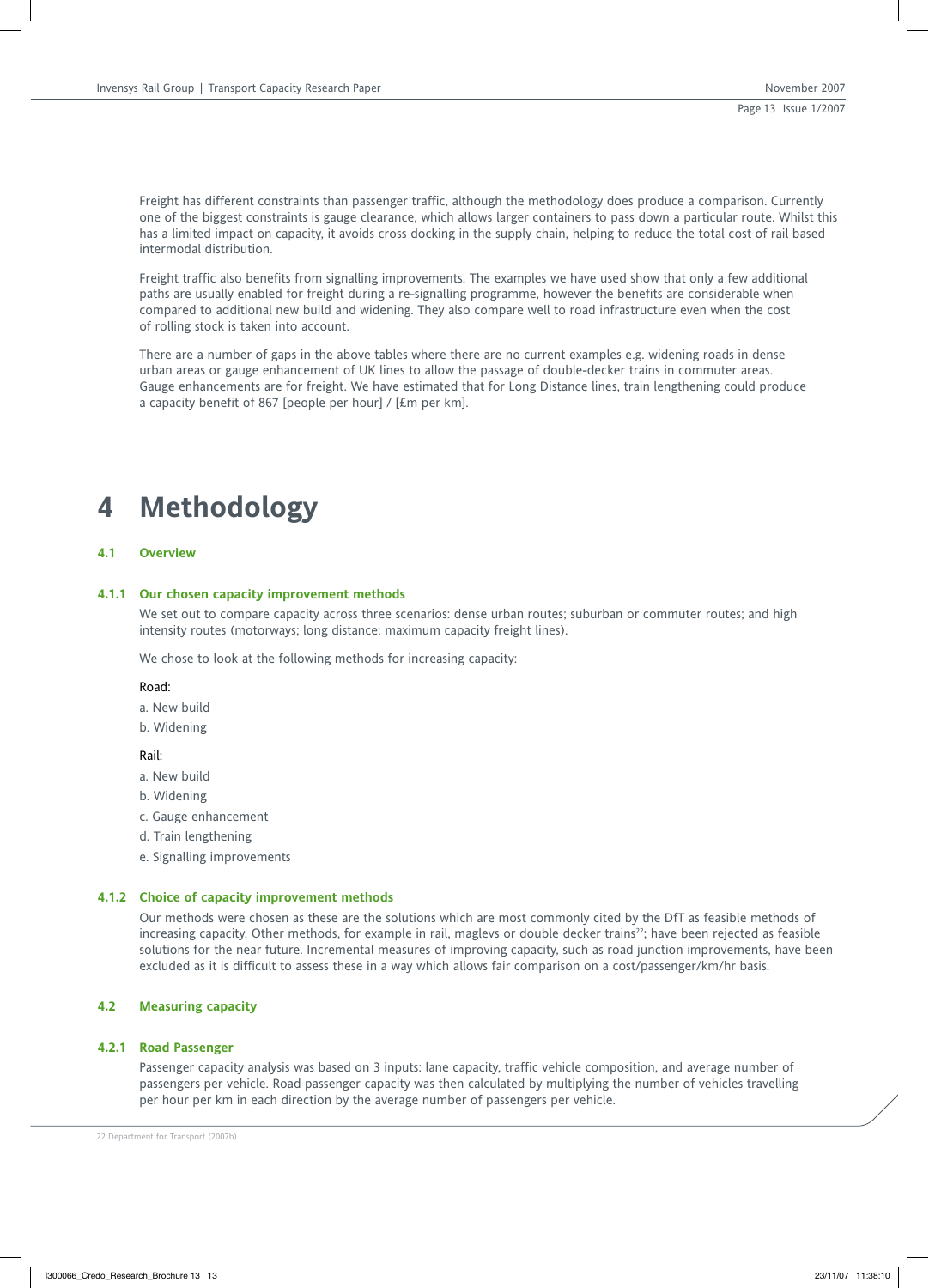Starkie  $(2002)^{23}$ , gives the following lane capacity figures:

Figure 3: Lane capacity figures

| Road type for analysis | Road type from report                 | Lane Capacity (veh/hr) |
|------------------------|---------------------------------------|------------------------|
|                        | Non-Motorways                         |                        |
|                        | Bypass - single carriageway           | 1,150                  |
| Commuter - new         | Bypass - Dual carriageway             | 1,700                  |
| Commuter - widened     | Dual Carriage Improvement from single | 1.700                  |
|                        | <b>Motorways</b>                      |                        |
| Motorway - new         | New Motorway - 3 lane                 | 1.900                  |
| Motorway - widened     | Widening                              | 1.900                  |

Note: The capacity for Signalling (ERTMS) is incremental to Signalling (Traditional). Historic road project costs have been used, rail projects are generally more recent or proposed (outturn costs) project. EWS argue that freight trains can be lengthened without any additional infrastructure cost. This would give a capacity benefit of 372.8 tonnes for £0.3m/km: £819.7/tonne

Transport Statistics Great Britain (2006)<sup>24</sup> give figures by type of vehicle and class of road. These were converted into percentages for each type of vehicle per road class:

Figure 4: Different vehicle types as a percentage of traffic flows

| Road type<br>for analysis | Road type<br>from report | Cars and<br><b>Taxis</b> | Motorcycles   Large buses | and coaches | Light Vans | All good<br>vehicles |
|---------------------------|--------------------------|--------------------------|---------------------------|-------------|------------|----------------------|
| Commuter                  | All rural A roads 79%    |                          | 1%                        | 1%          | 12%        | 7%                   |
| Motorway                  | Motorway                 | 75%                      | 0%                        | 0%          | 12%        | 12%                  |

Passengers per vehicle type were obtained by interview with an analyst of the National Travel Survey<sup>25</sup>:

Figure 5: Passengers per vehicle

| Model    | Cars and<br><b>Taxis</b> | Motorcycles | Large buses<br>and coaches | Vans <sup>1</sup> |
|----------|--------------------------|-------------|----------------------------|-------------------|
| Commuter |                          |             | 9                          | 0.5               |
| Motorway | 1.6.                     |             | 9                          | 0.5               |

By multiplying these figures together, it was possible to calculate the maximum number of passengers travelling per lane per hour by road type:

Figure 6: Passengers per hour

| Commuter | 2.370 |
|----------|-------|
| Motorway | 2.481 |

For Dense Urban, bus ways were used. Maximum busway capacity and construction costs are given by Commission for Integrated Transport26. For analysis, a mid-point passenger capacity/hour of 5,000 will be used. Cost of busway construction is given as £8.9m/km at 2002 prices: £9.5m at 2005 prices.

23 Starkie (2002), figures submitted by the Department for Transport to the House of Commons<br>Select Committee in 1995. Analysis converted to km in Archer, C & Glaister, S (2006) Investing<br>in Roads: Pricing, Costs and New C

2005

25 It was also assumed that goods vehicles do not have any passengers within them, and that half of all vans account for freight, and half as passenger vehicles

<sup>26</sup> Commission for Integrated Transport (2005a) Mass Transit Guidance. Table 13: Systems Capacity. Adapted from TfL report (2004) Light Transit in London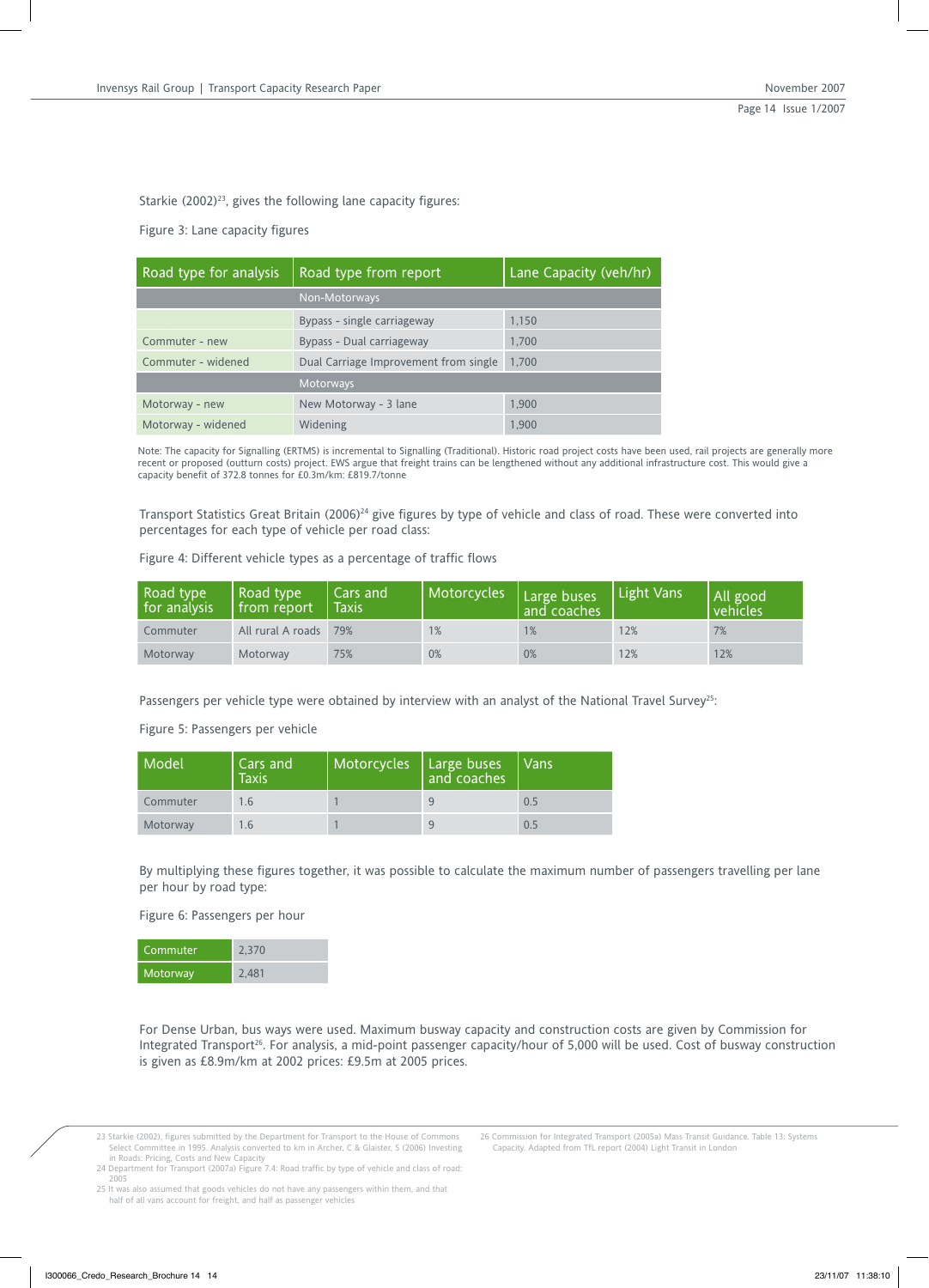## **4.2.2 Road Freight**

Road Freight was calculated in a similar manner to Road Passengers. The number of heavy goods vehicles per hour by road type was obtained by multiplying the total vehicle capacity per hour by the percentage of vehicles which were categorised as heavy goods vehicles.

The weight of vehicles was analysed using DVLA figures<sup>27</sup>:

Figure 7: Rigid vehicle weight distribution

| Weight range Up to | 7.5 tonnes | Over 7.5 to<br>16 tonnes | Over 16 to<br>20 tonnes | Over 20 to<br>28 tonnes | Over 28 tonnes |
|--------------------|------------|--------------------------|-------------------------|-------------------------|----------------|
| <b>Thousands</b>   | 158        |                          | 58                      | 46                      | 28             |

Figure 8: Articulated vehicle weight distribution

| Weight range     | $Up$ to   | Over 28 to | Over 38 tonnes |
|------------------|-----------|------------|----------------|
|                  | 28 tonnes | 38 tonnes  | (max 44)       |
| <b>Thousands</b> | 9         | 28         | 77             |

These figures were analysed in order to give an average freight weight per vehicle per number of axles. It should be noted that the maximum weight of HGV in the UK is currently 44 tonnes. The maximum length is 18.75m, and the maximum width is 2.55m<sup>28</sup>.

Figure 9: Average freight weight carried per type of heavy goods vehicle

| Vehicle Type       | Number of axles | Average Weight |
|--------------------|-----------------|----------------|
|                    | 2               | 5.4            |
| <b>RIGID</b>       | 3               | 20.5           |
|                    | 4 or more       | 26.5           |
|                    | $3 + 4$         | 24.4           |
| <b>ARTICULATED</b> | 5               | 35.4           |
|                    | 6 or more       | 38.5           |

The percentage of each type of heavy goods vehicle per route was calculated from Transport Statistics Great Britain (2006)<sup>29</sup>.

Figure 10: Heavy goods vehicle types as a percentage of all traffic flows

| Vehicle Type                | Number of axles | Motorway |
|-----------------------------|-----------------|----------|
|                             | $\overline{2}$  | 3%       |
| <b>RIGID</b>                | $\overline{3}$  | 0%       |
|                             | 4 or more       | 0%       |
|                             | $3 + 4$         | 1%       |
| <b>ARTICULATED</b>          | 5               | 4%       |
|                             | 6 or more       | 3%       |
| ALL GOOD<br><b>VEHICLES</b> |                 | 12%      |

27 Department for Transport and Office of National Statistics (2006b) Focus on Freight, Chart 2.9b and 2.9c

28 Bgateway.com "The maximum individual truck length is 12 metres, articulated truck and trailer length is 16.5 metres and road trains are allowed up to 18.75 metres. The maximum

width for all is 2.55 metres."<br>29 Department for Transport (2007a) Transport Statistics Great Britain 2006 Figure 7.4: Road<br>traffic by type of vehicle and class of road: 2005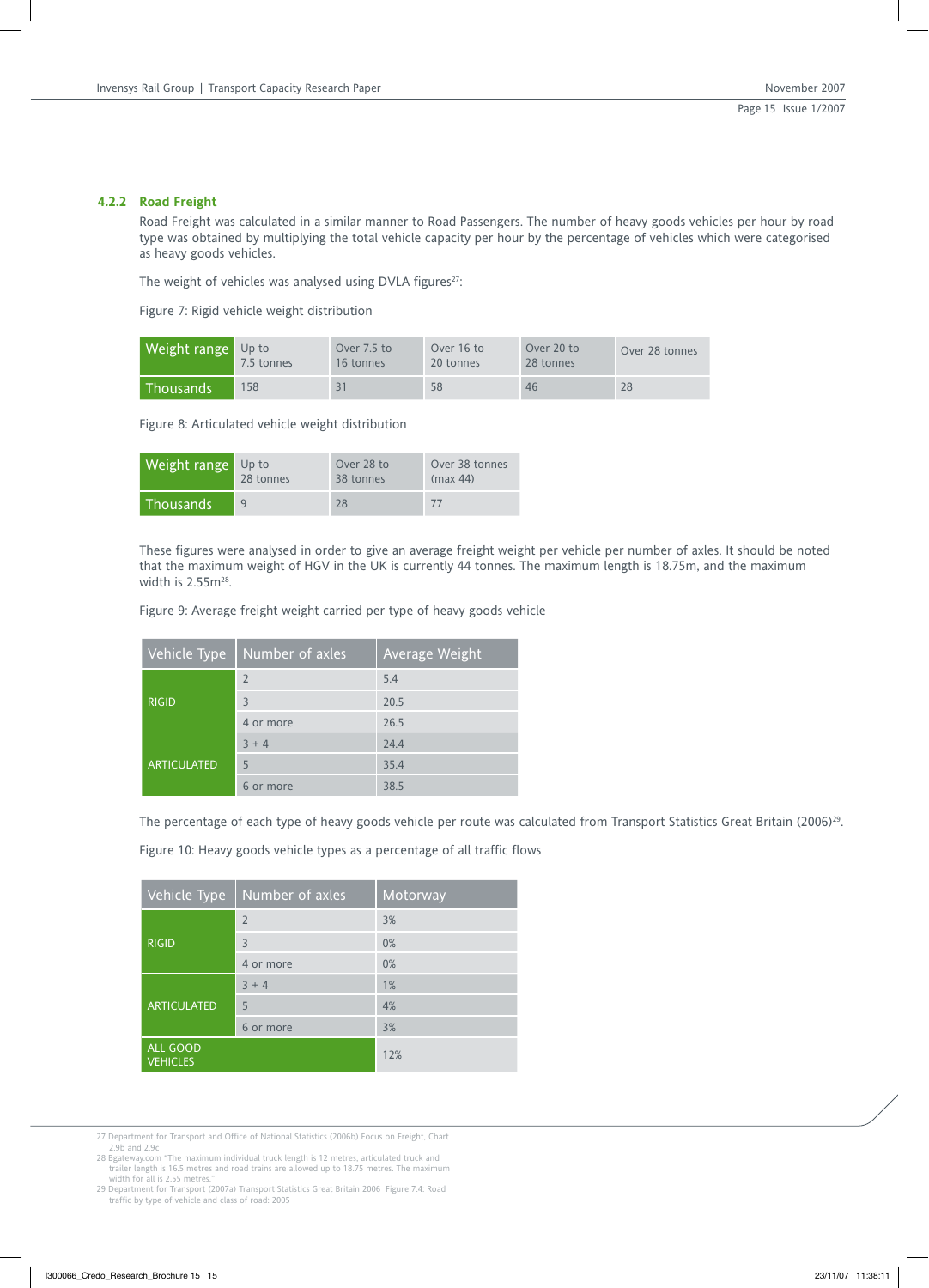Vans were assumed to carry 1.0 tonne each $30$ , and half of all vans were categorised as freight.

By using the above data alongside lane capacity figures<sup>31</sup> it was possible to calculate maximum freight capacity of 6,297 tonnes/hour.

## **4.2.3 Rail Passenger**

Maximum rail passenger capacity is calculated as set out below:

No. passengers per carriage x No. carriages per train x No. trains per hour x Load factor

For dense urban, data is based on Victoria line 2009 stock data<sup>32</sup>.

For the purpose of analysis, "dense urban" rail carriages are assumed to have a maximum capacity of 90 seats<sup>33</sup>. Standing is accepted as inevitable on short journeys $34$ :

*"The established rail industry planning standard for inter-urban services is a seat for every passenger. "For commuter services, (these) planning standards provide that passengers should have 0.45 square metres of space, equivalent to just under 5 square feet, and that passengers should not normally have to stand for more than 20 minutes." 35*

Therefore we would typically expect 36 extra passengers to stand per carriage<sup>36</sup>, giving a total maximum capacity of 126 passengers.

For the purpose of a Long Distance train, passenger capacity per carriage is expected to be 60 seats per train. The DfT estimates that an additional 20% of seated passengers will be standing.<sup>37</sup>

However, maximum capacity is rarely reached.

## *"In practice, when the average peak period load factor reaches about 70 per cent."38*

We therefore take average carriage capacity to be 70% of maximum theoretical capacity.

Figure 11: Passenger capacity of types of rail

| Rail Type     | No. of<br>carriages | <b>Passengers</b><br>per carriage | Trains per<br>hour | Load factor | Capacity |
|---------------|---------------------|-----------------------------------|--------------------|-------------|----------|
| Metro         |                     | 181                               | 43                 | 0.7         | 43.585   |
| Commuter      | 8                   | 126                               | 18                 | 0.7         | 12.701   |
| Long Distance | 8                   | 72                                | $\mathfrak b$      | 0.7         | 4,032    |

#### **4.2.4 Rail Freight**

Maximum rail freight capacity is calculated as set out below:

No. wagons x maximum wagon weight x No. trains per hour

Total train weight figures obtained through interview and from Network Rail (2007b)<sup>39</sup>. Maximum train weight in the UK Rail Network is 2,500kg, with 5,000kg on some particular routes. Maximum train weight is therefore taken as 2,500kg<sup>40</sup>.

The gross weight per wagon is typically 82 tonnes for a bogie wagon being used to carry bulk materials, tare weight is 21 tonnes, leaving a maximum capacity of 61 tonnes payload<sup>41</sup>. The maximum train length on the UK Rail Network is typically 24 wagons, giving a maximum freight weight of 1,464 tonnes. Intermodal trains (e.g. carrying containers) are made up of more wagons but each wagon has a lower gross weight. For simplicity it has been assumed that the same maximum freight weight applies for both bulk and non bulk.

30 Analysis using average capacity figures from vehicle models on e-sixt.com 31 See Figure 1

- 32 Wikipedia.com 33 Interview with Representative, Angel Trains
- 34 Department for Transport (2007c) Rail Technical Strategy 35 Department for Transport (2007b)

a ratio of 1.4 times the number of seats. 37 Department for Transport (2007b) For all inter-city rolling stock, train capacity is estimated at a ratio of 1.2 times the number of seats. 38 Department for Transport (2007b) 39 nterview with Freight Development Manager, Network Rail; Department for Transport (2007)

- Focus on Freight 40 Interview with Freight Development Manager, Network Rail (2,000/2,500kg average, 2,500kg
- more typical) and Interview with Media and Public Affairs Manager, EWS (2,500kg/3,000kg average, including locomotive) 41 Interview with General Manager, Nacco Rail
- 

<sup>36</sup> Department for Transport (2007b) For commuting rolling stock, train capacity is estimated at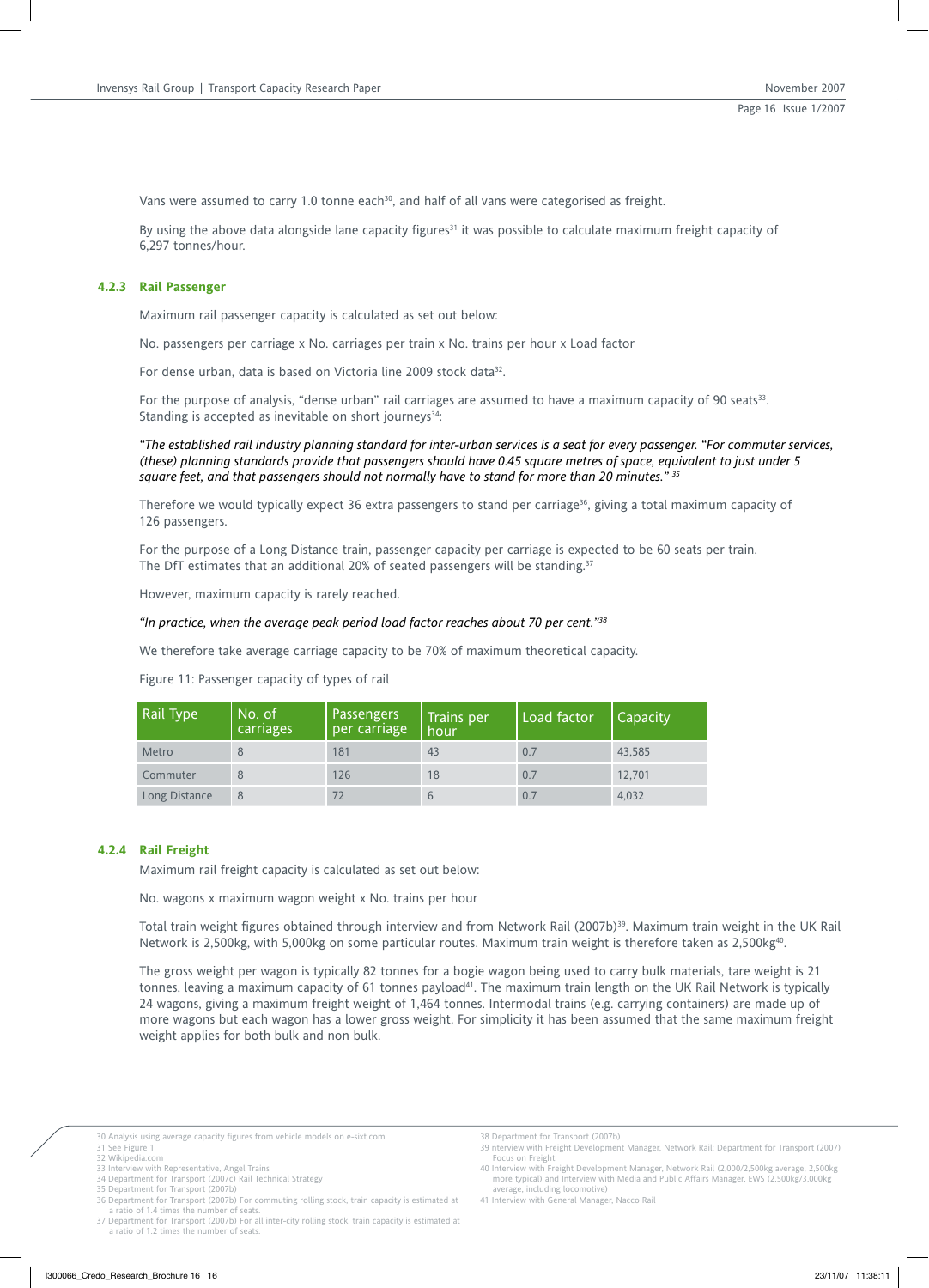The number of trains per day for given routes is given by the DfT(2007b)<sup>42</sup>. The maximum number of trains in a 24 hour period is 5543. Assuming that lines are operational for 18 hours, capacity per hour is 3.1 trains/hour. This is not the maximum capacity, just the capacity currently running. Freight only railways, signalled optimally could provide capacities of 12 – 15 trains per hour. However we have not used this in our analysis due to the limited freight only routes that are used in the UK.

The above information demonstrates that current rail freight capacity, on a mixed used line is therefore 4,473 tonne per/hour.

## **4.3 Measuring cost**

All costs are calculated on a £ per km basis at 2005<sup>44</sup> year prices. Costs are for construction of two lanes/two rails: i.e. for transport in both directions.

## **4.4 Capacity/cost analysis**

By dividing capacity per hour by cost per km, we calculate the [capacity per hour] per [£m per km]. We believe this measure allows fair comparison across different schemes.

## **4.5 Comparing cost benefit analysis with capacity/cost analysis**

Within our analysis, we are comparing different mechanism for increasing capacity. We are therefore using a simple cost model rather than cost benefit analysis. This does not take into account such things as maintenance costs and renewal costs.

## **5 Roads**

### **5.1 New build and widening**

## **5.1.1 Definition**

#### New build

New build figures are calculated as an average for lengths of road, and will therefore include costs of structures.

#### Widening

Widening figures are calculated as an average for lengths of road, and will therefore include costs of structures.

## **5.1.2 Data points**

Motorway and Commuter

Costs for new road build are taken from Archer and Glaister (2006)<sup>45</sup> of Imperial College London. This research was completed in November 2006 and commissioned by the Independent Transport Commission. We believe that this report represents the most up-to-date and comprehensive study available.

However, we believe that widening costs may be underestimated by a factor of 3-5. Costs of current schemes are significantly higher than quoted in the above table. For example, the M6 widening is to cost £2.9bn for 51 miles: equivalent to £35.4m per km<sup>46</sup>. The M25 widening is to cost £79m a mile: £49.1m/km<sup>47</sup>. Road schemes are likely to get increasingly expensive as options become more limited.

Whilst we have not used these metrics within the table, they do demonstrate that future road schemes are not as economic in terms of increasing capacity as previous projects. The M6 widening scheme produces a capacity benefit of 70 [people per hour] / [£m per km] whilst the M25 scheme produces a capacity benefit of 51 [people per hour] / [ £m per km].

Archer and Glaister calculate the costs of constructing and widening roads in rural and urban areas, including land costs, at 2005 prices.

47 Leake, J (2006), Cost of widening the M25 will be an extra £3.4 billion, The Sunday Times, 12th November 2006

<sup>42</sup> Network Rail (2007a) Freight: Route Utilisation Strategy

<sup>43</sup> Line South of Crewe 44 Where necessary, costs have been inflation adjusted with CPI Index, Office of National Statistics Website

<sup>45</sup> Archer, C & Glaister, S (2006) Tables 17 and 18.

<sup>46</sup> Vidal, J & Milmo, D (2007), Are these the world's costliest roadworks?, The Guardian, 31st July 2007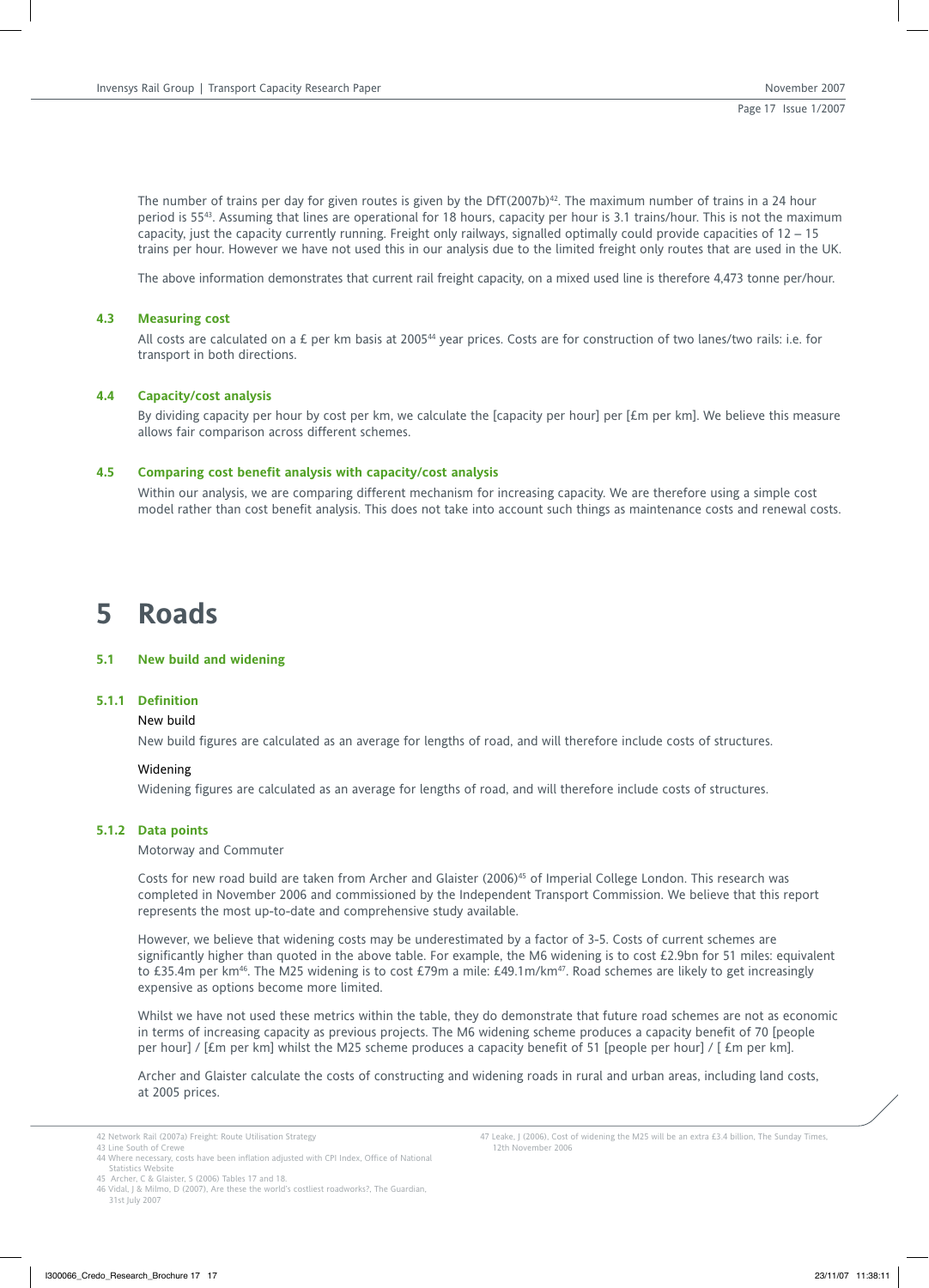| Road type for<br>analysis | Road type report<br>description        | Road type from<br>report | Number of lanes<br>per direction | Average<br><b>Urban</b> | Average<br>Rural |
|---------------------------|----------------------------------------|--------------------------|----------------------------------|-------------------------|------------------|
|                           | 8 lane                                 | D4MNEW                   | $\overline{4}$                   | 28.0                    | N/A              |
| New Motorway              | 6 lane                                 | <b>D3MNEW</b>            | 3                                | 12.8                    | 8.0              |
|                           | 4 lane                                 | <b>D2MNEW</b>            | $\theta$                         | N/A                     | N/A              |
| New Dual Carriageway      | 6 lane                                 | D3NEW                    | 3                                | 11.9                    | 4.2              |
|                           | 4 lane                                 | D2NEW                    | $\overline{2}$                   | 6.4                     | 3.6              |
|                           | 3 lane                                 | D2S2NEW                  | 1.5                              | 6.3                     | N/A              |
| New Commuter              | New single carriageway                 | S <sub>2</sub> HA        |                                  | 1.6                     | 2.5              |
|                           | New link road                          | S <sub>2</sub> LA        |                                  | 1.6                     | 1.6              |
| Motorway Widening         | to 8 lane                              | D4MWID                   |                                  | 9.2                     | N/A              |
|                           | to 6 lane                              | D3MWID                   |                                  | 11.0                    | 7.0              |
| Commuter widening         | Dual carriageway<br>widening to 6 lane | D <sub>3</sub> WID       |                                  | 5.5                     | N/A              |

Figure 12: Cost of new road build and widening in £m/km, Archer and Glaister

For the purpose of analysis, it is assumed that 70% of motorways are in rural areas, and 30% are in urban areas<sup>48</sup>. All commuter roads are assumed to be urban.

Figure 13: Costs of new road build and widening at 2005 prices

| Road Type                          | New Motorway | New Commuter | Motorway<br><b>Widening</b> | Commuter<br><b>Widening</b> |
|------------------------------------|--------------|--------------|-----------------------------|-----------------------------|
| Cost per lane 3.1<br>  (£m per km) |              | 3.2          | 8.2                         | 5.5                         |

## Dense urban

Cost of new Bus way build is taken from the Commission for Integrated Transport. It is calculated as £9.51m.49

## **6 Rail**

## **6.1 New build**

#### **6.1.1 Definition**

New Build refers to track which is built on a line where there was no previous rail infrastructure.

## **6.1.2 Data points**

#### Commuter and Long Distance

Our data is taken from Affuso et al (2003)<sup>50</sup>. They take the price for building a new line at £7m (£7.3m in 2005 prices). They arrive at this figure after examining a number of cases:

<sup>48</sup> Analysis using MapPoint<br>49 Commission for Integrated Transport (2005a) Mass Transit Guidance. Table 10 and 11, taken<br>69 Commission for Integrated Transport (2005a) Mass Transit Guidance. Table 10 and 11, taken<br>69 Affuso Railways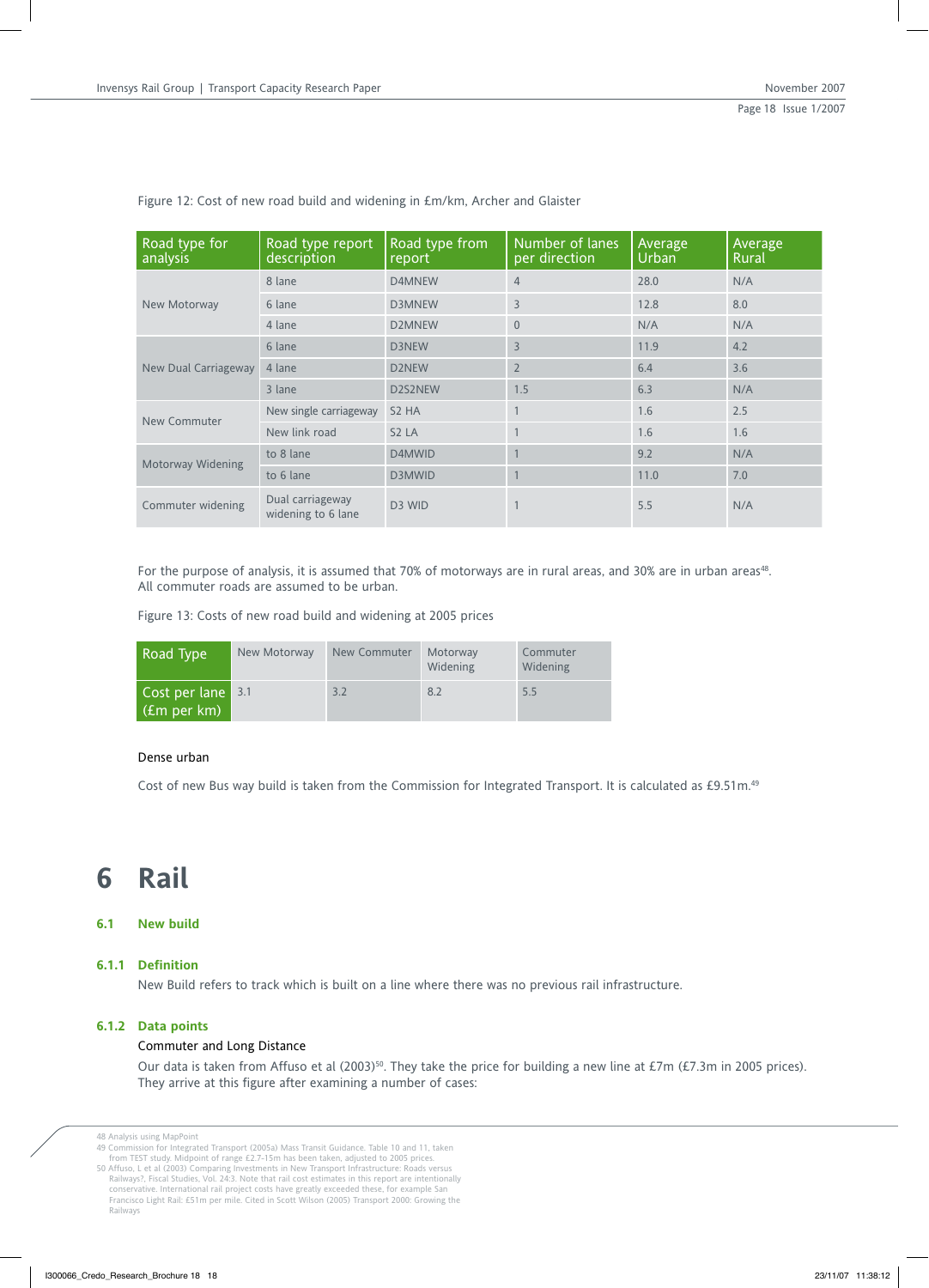| Line                              | $Em/km(2003)$ prices)   £m/km(2005 prices) |      |
|-----------------------------------|--------------------------------------------|------|
| <b>Channel Tunel</b><br>Rail link | 19                                         | 19.9 |
| TGV East                          | 6                                          | 6.3  |
| UK Average <sup>51</sup>          | 7.95                                       | 83   |

## Figure 14: Examples of new track build, Affuso et al (2003)

We have decided to take the Channel Tunnel Rail Link as our example, as we think that this more accurately reflects the cost of new high speed build in Britain today rather than using a historic average or overseas lines built through less densely populated areas. We use this high speed line for Long Distance.

We would have liked to have used both the Thamelink and Cross Rail examples, but these are very mixed projects, with some commuter and some dense urban, plus a mixture of new build, enhancements of existing infrastructure, signalling upgrades and significant civil works around stations. Thus we have not used them in our analysis.

There will be a difference between costs of constructing passenger and freight lines<sup>52</sup>. Currently, nearly all track in the UK is mixed use. The costs of building and maintaining a line will rise as the speed, weight and 'quality' of line increases. Freight lines will need to be able to support more weight than passenger lines, but passenger lines will need to support faster train speeds, and to provide a 'smoother' ride. For this analysis, the costs relating to freight lines are assumed to be identical to Long Distance, but it should be noted that this may lead to an over-estimation of freight costs.

One current example of a dedicated Freight Line is the Betuweroute Line between the port of Rotterdam in the Netherlands and the German border at Zevenaar-Emmerich. This project will cost €4.55bn over 160km: £19.3m per km53. This track has capacity for 10 heavy freight trains in each direction per hour.

#### Dense urban

Costs were estimated from the Jubilee extension, which had a cost of £3.5bn<sup>54</sup> and a length of 16km<sup>55</sup>: £219m/km.

## New rolling stock

The following data points were obtained through interview.

Figure 15: Costs of new rolling stock

| <b>Stock Type</b>                 | Cost to Purchase(£m) | <b>Notes</b>                                                                               |
|-----------------------------------|----------------------|--------------------------------------------------------------------------------------------|
| <b>Bus</b>                        | $0.153^{56}$         | $\overline{\phantom{m}}$                                                                   |
| Carriage                          | 1.357                | No significant different high and low speed<br>trains. Metro cost assumed to be identical. |
| <b>Multiple Units</b>             | 1.758                | A multiple unit is a carriage combined with<br>a drivers cab.                              |
| Multiple Units and<br>8 Carriages | 11.6                 | Commuter and long distance                                                                 |
| 8 Carriages                       | 10.4                 | Cost used for Metro.                                                                       |
| Wagon                             | 0.0559               |                                                                                            |
| Locomotive                        | $1.35^{60}$          | $\overline{\phantom{m}}$                                                                   |
| Locomotive and 24 Wagons          | 2.55                 | May need additional locomotives for<br>longer trains                                       |

51 From Ridley, T and Terry, F (1993), comparative Study of Civil Engineering Costs for Selected Railway Structures, London: Centre for Transport Studies

52 Interview with Freight Development Manager, Network Rail 53 Railway-technology.com Betuweroute Double-Track Freight Line, Netherlands. Note that this

54 Wikipedia.com

55 Greenwich2000.com 56 Brand, C & Preston, J (2005) Table 11

- 
- 57 Interviews with two representatives, Angel Trains 58 Interviews with two representatives, Angel Trains

59 Interview with General Manager, Nacco Rail

60 Interview with General Manager, Nacco Rail

project includes 17km of tunnel, all of which can accommodate double stack trains. It also includes ERTMS signalling costs.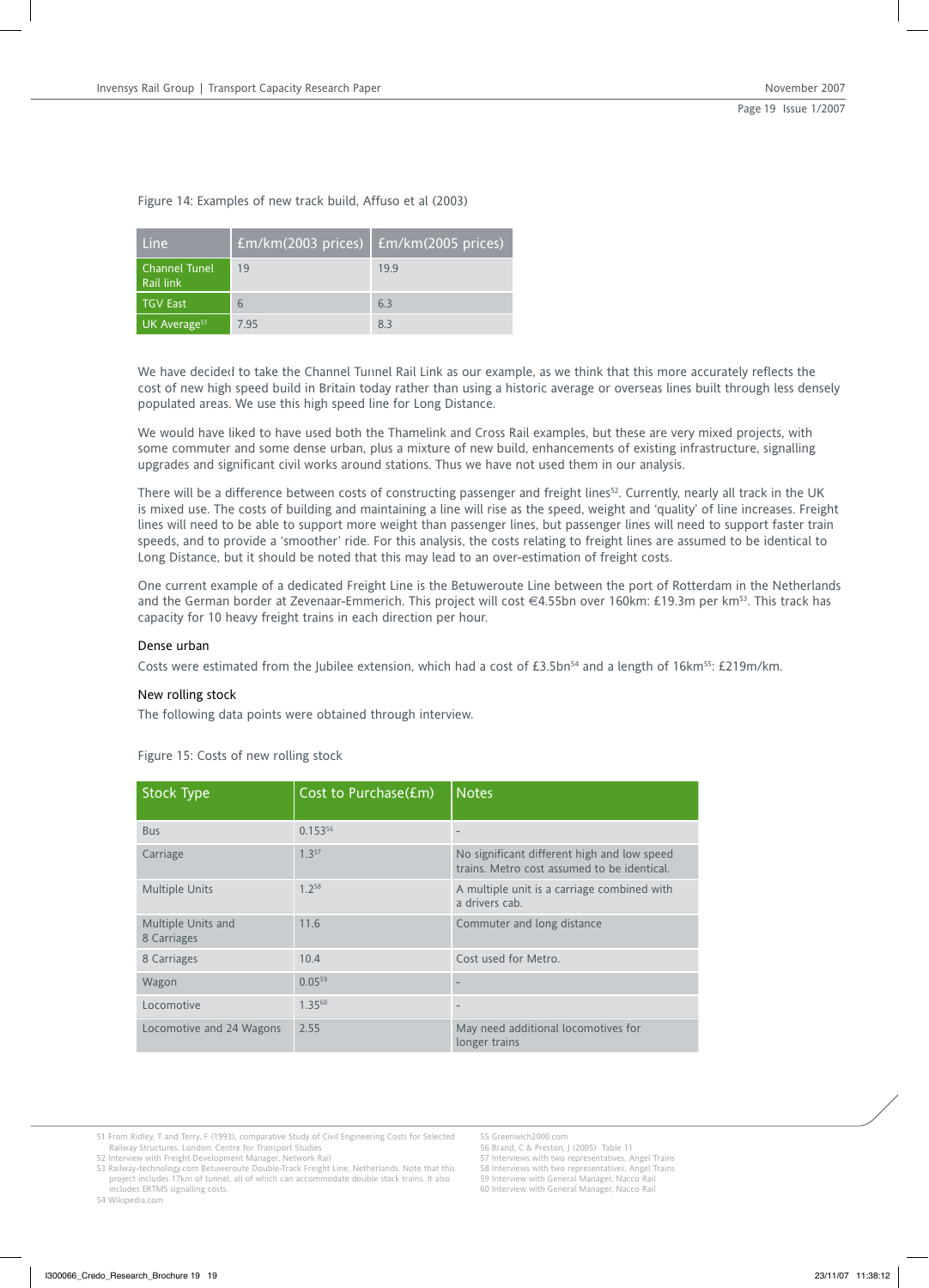To distribute rolling stock costs on a per km basis the number of sets for given routes was divided by the total line length of these given routes.

For long distance, an average was taken between the East and West Coast mainlines.

For Commuter, the Cambridge line was used as an example. Two trains leave every hour, with an average journey time of 51 mins. It is estimated they have a total journey and turnaround time of one hour. Two stopping-service trains leave every hour, with an average journey time of 71 mins. It is estimated that they have a total journey and turnaround time of one and a half hours. Therefore 5 sets will be required per hour in operation for each direction: 10 sets in total.

For Metro, the Victoria line 2009 set was used as a case study as this is the most up-to-date example of new stock.

Figure 16: Rolling stock sets per km

| Line                              | Line length per km | Number of sets | Number of sets per km |
|-----------------------------------|--------------------|----------------|-----------------------|
| East Coast Mainline               | 681                | 31             | 0.05                  |
| West Coast Mainline <sup>61</sup> | 874                | 53             | 0.06                  |
| Mainline Average                  | -                  |                | 0.05                  |
| Cambridge                         | 93                 | 10             | 0.11                  |
| Victoria Line <sup>62</sup>       |                    | 47             | 2.24                  |

For freight, it was estimated that trains travel at 60mph, and 2 sets per hour is the current mixed used capacity along the majority of freight routes.

Figure 17: Cost of rolling stock/km

| Line          | Cost £m per km |
|---------------|----------------|
| Dense Urban   | 23.3           |
| Commuter      | 0.6            |
| Long Distance | 0.6            |
| Freight       | 0.26           |

## **6.2 Rail widening**

### **6.2.1 Definition**

Double tracking involves laying a second set of rails beside an existing rail track. It may be used to increase capacity along the entirety of a train line, or to reduce pressure at certain points in a network.

## **6.2.2 Data points**

Four tracking has taken place in the Trent Valley over the 12 miles between Tamworth and Armitage Junction at a cost of £350m: £18.4m per km63. We use this as our data point for a Long Distance line as it represents a major and up-to-date UK scheme. The high price of this scheme can be partly attributed to the 55 bridges along the section.

61 Railway-technology.com West Coast Main Line Pendolino Tilting Trains, United Kingdom 62 Wikipedia.com

63 Note that this involves 55 bridges, which goes towards accounting for the high cost. Railway-technology.com (2006), Scott Wilson's Track Changes. 6th January 2006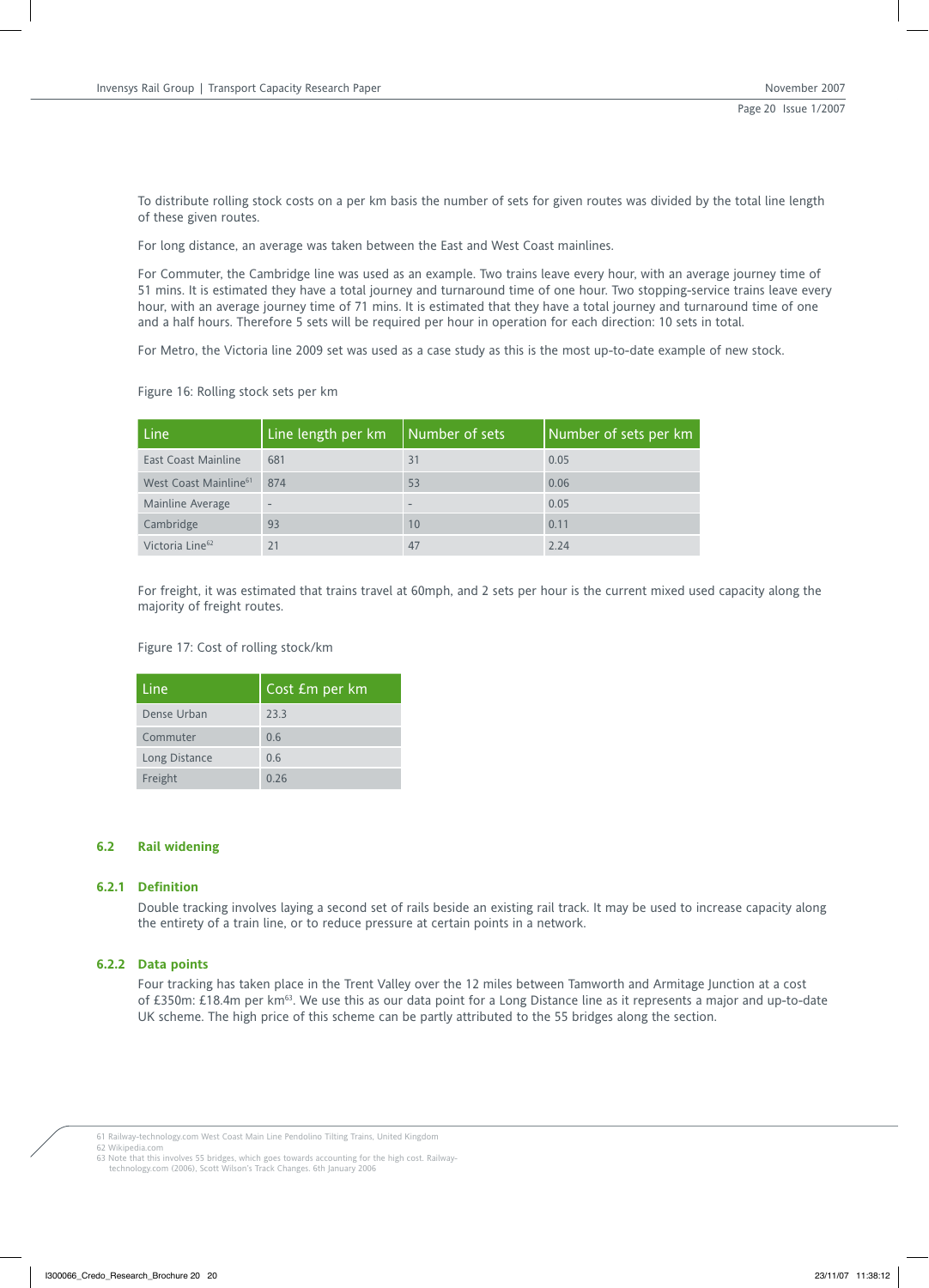## **6.3 Rail re-instatement**

#### **6.3.1 Definition**

This is similar to the rail widening example, except that it uses existing track bed that once had a road but was removed, generally during the Beeching era, to reduce costs of maintenance.

## **6.3.2 Data Points**

There are two examples of proposed double tracking and one of full reinstatement. The reinstatement of the second track on the Salisbury to Exeter Line is a distance of 70 miles, and cost is estimated between £150m and £750m<sup>64</sup>: £1.3m to £6.7m per km. We have used this as a long distance example. Quite why the estimated cost of this reinstatement has such a wide range is unknown. In our analysis, we have taken a conservative approach and average this cost, making it more than twice as expensive per km as the Daviot to Culloden.

The reinstatement of the second track on the Daviot to Culloden Line is a distance of 7km, and cost is estimated at £17m: £1.8m per km<sup>65</sup>. The reopening of the Edinburgh to Tweedbank line provides a half hourly service costs £175m<sup>66</sup>. This isn't a fully double tracked line, which reduces its maximum capacity considerably.

Whilst these costs metrics are considerably better than new build, the proposed timetables for these re-instated lines are very limited. In reality the capacity that could be provisioned is considerably more than the current timetables, which would further improve re-instatement's economics

#### Rolling stock

Prices for rolling stock were attributed as for new build.

### **6.4 Train lengthening**

#### **6.4.1 Definition**

Train lengthening is a process whereby one or more carriages or wagons are added onto an existing train service. In addition, this may involve:

#### For passengers:

a. Platform lengthening:

This will involve civil engineering and, frequently, also signalling costs were platform end signals needs to be moved. Costs will also vary dependent on platform width, land purchase costs, requirements of alterations to level crossings and other local factors.<sup>67</sup>

b. Increasing capacity throughout stations:

This is particularly an issue at terminal stations, for example, alongside platform lengthening at Waterloo, in the proposed redevelopment strategy the concourse capacity will be doubled.<sup>68</sup>

c. Changes to terminal throats may also need to be made to accommodate longer trains.

d. Increasing storage space:

Berthing and depot capacity increases will be required to facilitate the additional vehicles associated with train lengthening<sup>69</sup>. This is only an additional cost for the train operating company if they do maintenance themselves, and so has been excluded from analysis.

e. Improving route maintenance to deal with extra stress

For the process of analysis, we assume that train lengthening will involve adding an additional two carriages to every train<sup>70</sup> at rush hour. In some circumstances it will be possible to add four carriages at modest incremental cost. In other locations even adding two carriages is very problematic.

<sup>64.</sup> Network Rail (2007b) Route Utilisation Strategies: South West Mainline: Appendix 9.1 65 Scott Wilson (2006) Highland Rail, Room for Growth Study, Final Report. Table 11-12

<sup>66</sup> Waverly Railway Project 67 Scott Wilson (2007) Advice on assessing enhancement projects proposed in Network Rail's Initial Strategic Business Plan (ISBP) Final Report. Prepared for Office of Rail Regulation

<sup>68</sup> Network Rail (2007c) Route Plans 2007, Route 3, South West Main Line 69 Network Rail (2007c) Route Plans 2007, Route 3, South West Main Line 70 Typical project figure cited across Network Rail and DfT publications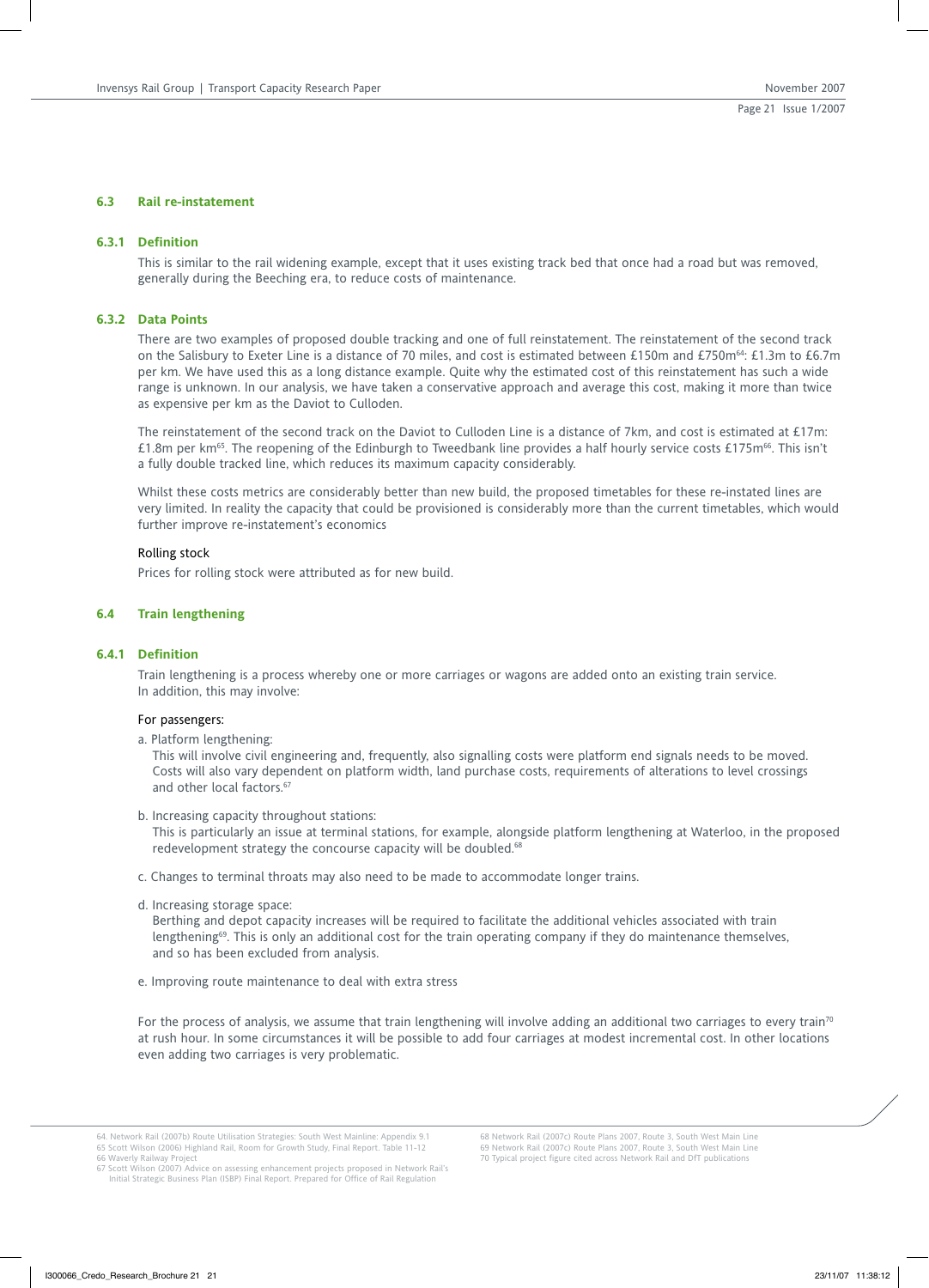#### For freight:

a. Increasing engine strength: for example, through double heading

- b. Altering loading bays
- c. Lengthening line loops
- d. Improving route maintenance to deal with extra stress

For the process of analysis, we assume that train lengthening will involve adding an additional two wagons to every train<sup>71</sup>.

## **6.4.2 Data points**

(NB: It is assumed that Dense Urban cannot be lengthened. For Long Distance lines, while we are aware that there are plans to increase the number of carriages on the West Coast Mainline form 8 to 9, but could not find any costing information and so figures have not been included. For freight, only wagon costs have been included in.)

#### **Commuter: cost**

#### Proposed platform lengthening for South West Main Line

Network Rail has proposed a project to increase the capability of the South West Trains network to permit 10 car trains to operate, rather than the current 8 car. This project will involve the extension of platforms at 80 stations<sup>72</sup> and the movement of typically one signal per station. It does not include any costs of Power Supply Upgrades, platform furniture or signage. It should be noted that the project depends on the implementation of similar platform extensions at Waterloo station. Network Rail estimate that project costs are £217.9m. Scott Wilson estimate that costs will be £10m higher, as the platform extensions at Reading will require extension over an under bridge, not included in Network Rail's plans.

The length of track that these extensions will cover is 203km<sup>73</sup>, and the average number of tracks per direction per line is calculated to be 1.874. This gives an overall cost of platform lengthening per km of £0.63m.

## Proposed platform lengthening for Brighton Line: East Grinstead branch

Platform lengthening has been proposed to accommodate 12 carriages. The initial cost estimate is £20m over 32km, £0.62m per km75.

We have therefore used £0.62m as our average cost for platform lengthening. It should be noted that both these projects are in early planning stages, and so costs are not reliable.

### Rolling stock

Cost of additional rolling stock is equal to:

No. extra carriages/wagon x Cost per carriage/ wagon x No. sets per km

The cost of additional carriages is estimated at £1.3m<sup>76</sup>. Cost of additional wagons is estimated at £0.05m. Number of sets per km is as for new build.

Figure 18: Cost of rolling stock for train lengthening

| Line          | Cost £m per km |
|---------------|----------------|
| Dense Urban   | N/A            |
| Commuter      | 0.28           |
| Long Distance | N/A            |
| Freight       | 0.14           |

- 
- 71 Interview with Media and Public Affairs Manager, EWS 72 These stations are on the routes to Reading, Windsor, Guildford and Weybridge, and the Hounslow and Kingston Loops. Note that this project is at GRIP Stage 1, and so cost estimations are at their preliminary stages. Scott Wilson (2007) 4.3 Route 3 South West Platform Extension for 10 car trains.
- 75 Steer Davies Gleave (2007) Advice on Assessing Enhancement Schemes Proposed in Network Rail's Initial Strategic Business Plan. Paragraph 4.6
- 76 Interview with Two representatives, Angel Trains. Costs estimated between £1.0m and £1.5m. Leasing costs per month are £7,000 to £8,000, excluding maintenance costs (which will be the same cost again per month).

<sup>73</sup> Credo estimation from Baker S (2006) Rail Atlas Great Britain and Ireland 11th ed. 74 Credo estimation from Network Rail (2007) Route Plans 2007: Route 3 South West Main Line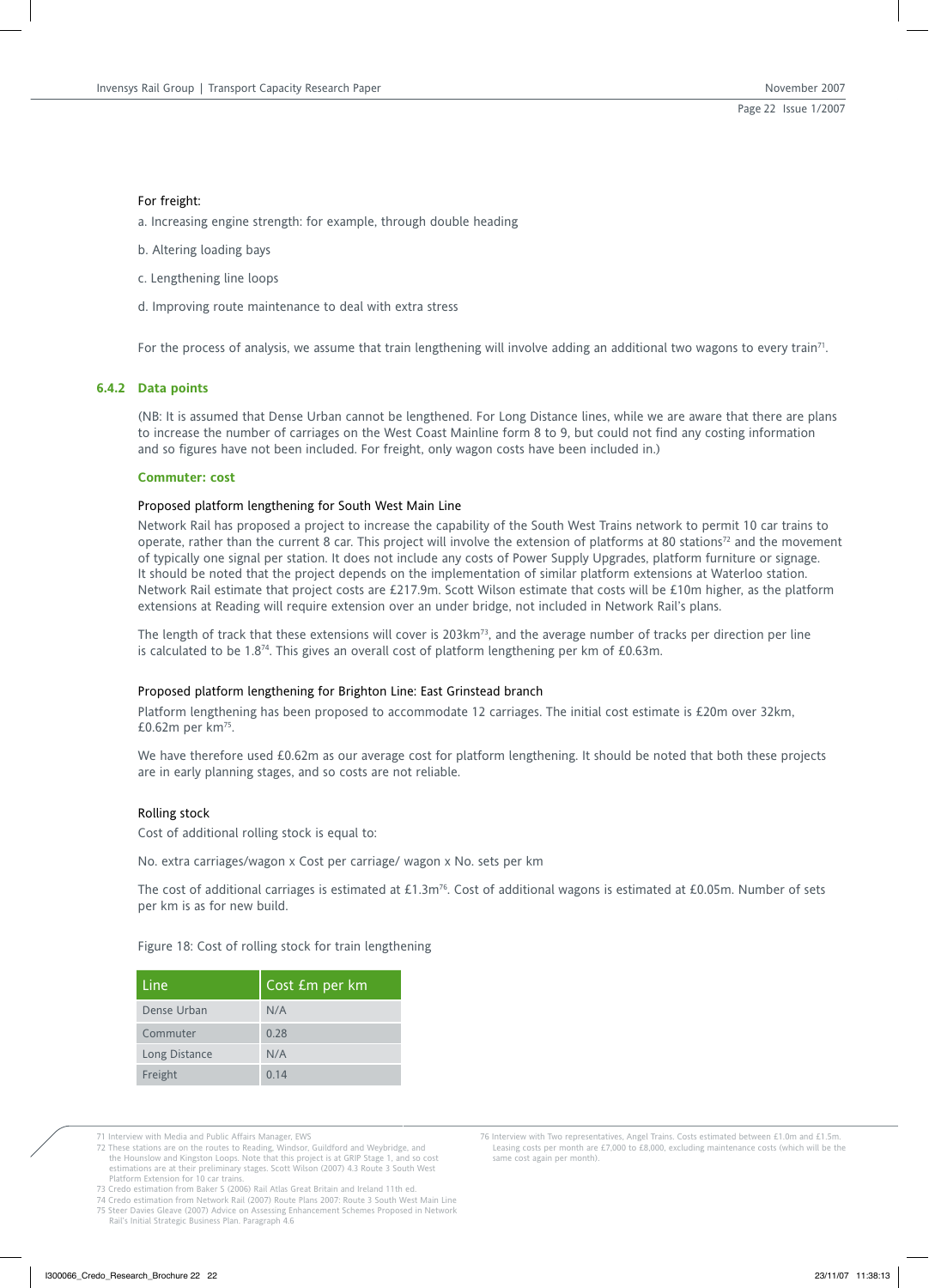## Capacity

Additional capacity benefit is equal to:

No. extra carriages/wagons x Capacity per carriage/ wagon x Load factor x No. trains per hour

## For commuter rail:

No. extra carriages/wagons = 2 Capacity per carriage/ wagon = 126 Load factor  $= 0.7$ No. trains per hour = 18

Capacity benefit is therefore equal to 3,175 passengers/ hour.

## For freight:

No. extra carriages/wagons = 2 Capacity per carriage/ wagon = 61 tonnes Load factor  $= 1$ No. trains per hour = 3.1

Capacity benefit is therefore equal to 373 tonnes/ hour.

## **6.5 Gauge widening**

## **6.5.1 Definition**

Gauge widening is a process whereby the track is altered to enable a wider and/or higher train to pass along it. This does not require any changes to the track itself, but structures, for example tunnels and bridges, may need to be altered accordingly: either with replacement of higher structures or lowering of the track.

Standard lines within the UK are made for 8ft 6, or W9 containers. However, the international standard is now for 'high cube' 9'6" W10 containers. Freight operating companies (FOCs) have also expressed a desire to have an even larger W12 clearance<sup>77</sup>.

## **6.5.2 Data points**

#### Cost

The following examples of Gauge enhancements from W9 to W10 are given by Network Rail<sup>78</sup>:

Figure 19: Costs of gauge improvement projects

| <b>Gauge Enhancement</b>               | <b>Total Cost</b> | Distance in km | Cost per km |
|----------------------------------------|-------------------|----------------|-------------|
| Southhampton to WCML                   | 61                | 161            | 0.38        |
| Gospel Oak to Barking                  | 9.7               | 20             | 0.48        |
| Nuneaton to Peterborough <sup>79</sup> | 132.8             | 122            | 1.09        |
| Average                                |                   |                | 0.65        |

## Capacity

The capacity benefit of Gauge improvement from W9 to W10 will be 12% of 4,473, both volume and weight. This is equal to 537 tonnes/ hour.

77 Network Rail (2007a) 78 Network Rail (2007a) 79 Network Rail Freight RUS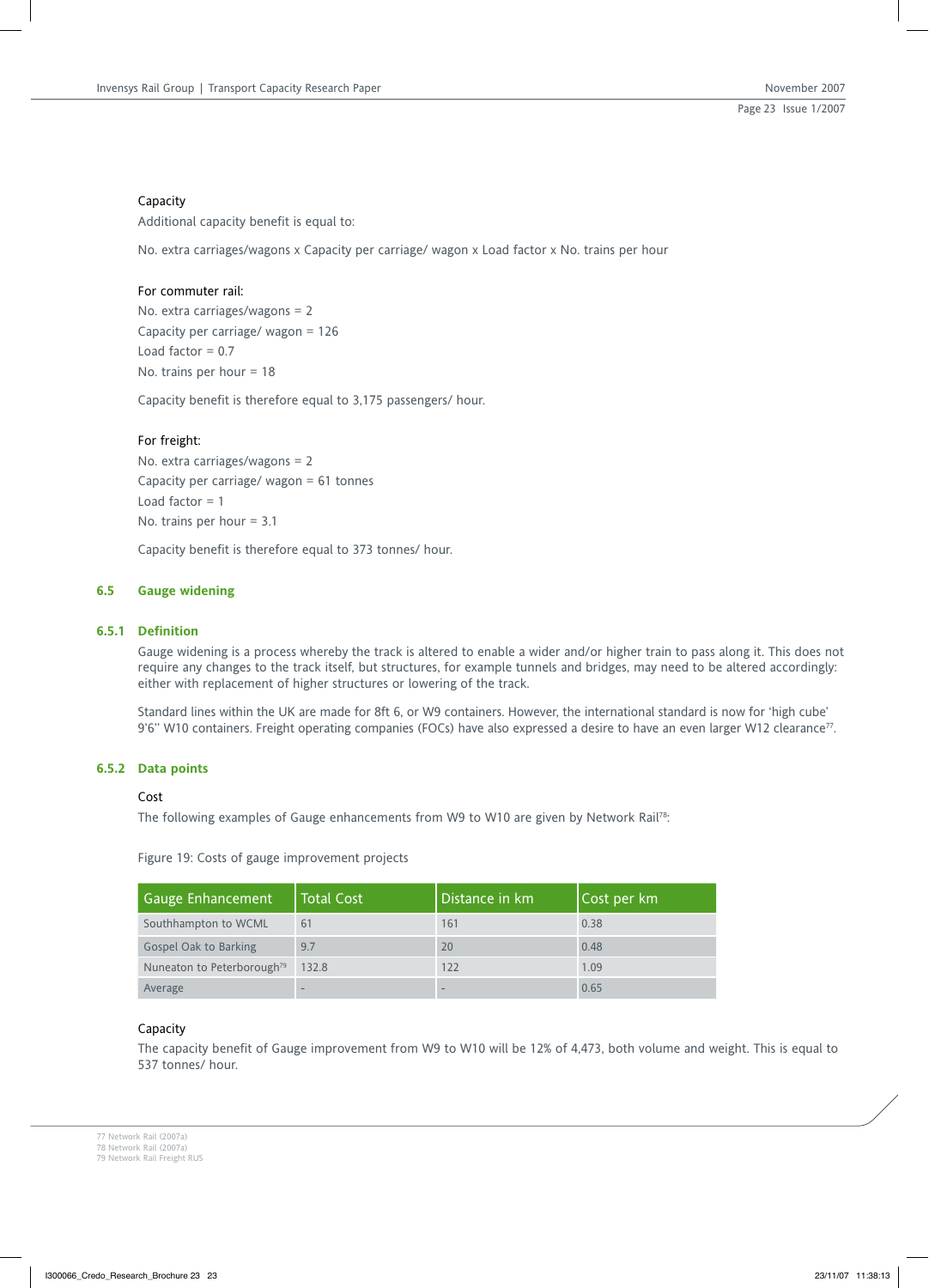## **6.6 Signalling: traditional**

#### **6.6.1 Definition**

Increasing the aspect of signalling, for example from 2 to 4 aspect, will enable more trains to travel down a given length of track by decreasing the block size: the length of track which only one train is allowed within.

It should be noted that virtually all of the high capacity UK routes are currently 4 aspect signalling already.

The Department for Transport believe that significant capacity benefits will be able to be achieved with future technology<sup>80</sup>:

*"Signalling technology will change fundamentally over the next 20 years. Radio-based cab signalling will allow trains to operate more frequently and more safely. Each train will be constantly updated on the position and speed of the train in front, and can adjust its own speed accordingly. The capacity benefits will vary from route to route, but initial analysis indicates that it may be possible to increase the number of train paths on the West Coast Main Line from 14 to 20 trains per hour."*

## **6.6.2 Data points**

#### Commuter

The case study used is the Edinburgh Waverley project, due for completion at the end of December 2007<sup>81</sup>. The number of trains per hour will be increased by 4: a total capacity benefit of 2,822 passengers per hour, at a cost of £34m<sup>82</sup>. The line length from Edinburgh to Tweedbank is 51.4km, giving a cost of £0.7m/km.

#### Long Distance

The case study used is the Cherwell Valley Project<sup>83</sup>. The number of trains per hour was increased by 6, but it is thought that this is an extreme case (old two aspect signalling to 4 aspect signalling). Therefore the benefit of the number of train paths per hour is taken to be 2: or 806 passengers per hour. The cost of the project was £14m over 32km, or £0.4m/km.

#### Freight

The cost of Freight signalling is assumed to be the same as for Long Distance Lines: £0.4m/km. The benefit is a conservative one additional train per hour, or 1,464 tonnes.

## Rolling stock

We have previously calculated a number of sets per hour and a capacity per hour for all line types. If we increase number of sets required per km proportionally to the increase in capacity, we get additional number of sets required per km. The table below sets out the additional costs of rolling stock.

| <b>Type</b>   | No. of sets<br>per km | No. of trains<br>per hour | No. additional Cost of set<br>trains | (f.m) | Additional<br>Cost (£m) |
|---------------|-----------------------|---------------------------|--------------------------------------|-------|-------------------------|
| Dense Urban   | 2.24                  | 43                        | 6                                    | 10.40 | 0.31                    |
| Commuter      | 0.11                  | 4                         | $\Delta$                             | 11.60 | 1.24                    |
| Long Distance | 0.05                  | 6                         |                                      | 11.60 | 0.21                    |
| Freight       | 2.00                  |                           |                                      | 2.55  | 2.55                    |

Figure 20: Cost of rolling stock for traditional signalling

80 Department for Transport (2007b)

81 Networkrail.co.uk

82 Signalling costs only. Interview with Westinghouse Engineer. 83 Data from interview with Westinghouse Engineer and Westinghouserail.co.uk Westinghouse

Keeps Cherwell Project under control.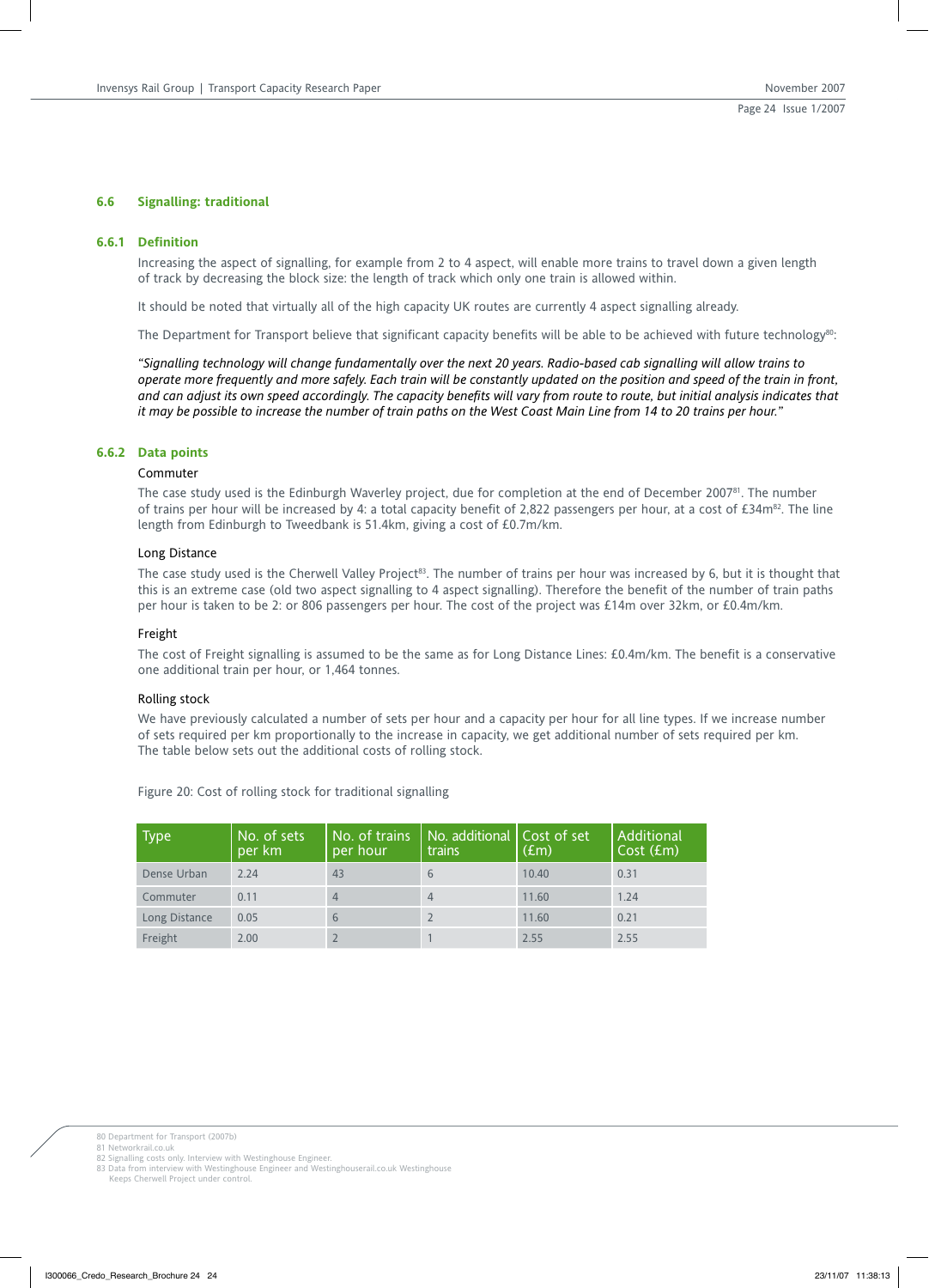## **6.7 Signalling: ERTMS**

#### **6.7.1 Definition**

The European Rail Transport Management System (ERTMS) is the next generation of signalling technology. It involves ETCS: a new control-command system, and GSM-R: a new radio control system for voice and data communication. ERTMS works by standardising both the information and the means of transmission that trains automatically send and receive to and from signalling control systems<sup>84</sup>.

ERTMS has three levels. Level 1 essentially offers safety benefits rather than capacity, but level 2 offers capacity benefits alongside safety benefits. ERTMS has yet to be implemented in the UK, with the exception of the Cambrian Coast project which is expected to become operational in 2008. However, examples exist in continental Europe. Level 3 is in development and no examples of live Level 3 exist. In Level 3 the train reports its position, rather than relying on trackside equipment, allowing for potentially even greater capacity and lower costs due to less equipment.

## **6.7.2 Data points**

#### Dense Urban

The case study used is the Victoria line re-signalling project<sup>85</sup>. Technically this is not ERTMS, but it is Communication Based Train Control (CBTC), which is very similar to the ERTMS technology. The number of trains per hour will be increased from 37 to 43: a capacity benefit of 6 trains, each holding 1,014 at a maximum (1,448 at 70%). Total capacity benefit is therefore 6,082 per hour.

#### Long Distance

We take the example of the ERTMS High Speed Line Córdoba-Málaga<sup>86</sup>. Over 155km, there was a budget of €181m, which provided ERTMS Level 2 signalling. This gives a cost/km of £0.79m/km. This has a maximum capacity of 24 trains per hour, compared to 7.5 trains per hour, the current Spanish national system capacity: a benefit of 16.5 extra trains per hour. This is equivalent to 6,653 passengers. Whilst this is a huge increase in capacity, in reality not all this capacity will be used, so we have been conservative in this calculation.

#### Commuter

The two examples used are the ERTMS suburban lines in Madrid<sup>87</sup>, and the Cambrian Coast Line project. ERTMS in Madrid was introduced for a line length of 140km, and a budget of €60m; £0.29m/km. ERTMS Level 2 is being introduced on the Cambrian Coast line for a cost of £59m<sup>88</sup> over a length of 217 km<sup>89</sup>: £0.27m/km. The average is £0.28m/km.

We suggest this has a capacity benefit of 10%<sup>90</sup>. Using the same base assumptions on number of passengers per train, this gives a capacity benefit of 1,270 passengers/hour.

This is in line with the work that the SRA did on ERTMS in 2005, which also indicated a 10% increase in capacity from ERTMS Level 2 on commuter lines.

We do not fully understand why there is a difference in cost between Long Distance ERTMS and the Commuter data points. We note that the Cambrian Coast line is a rural line, rather than a commuter line.

#### Freight

For freight, costs are the same as for Long Distance Rail. We assume that an additional benefit of one train an hour can be achieved: 1,464 tonnes.

#### Rolling stock

Rolling stocks were calculated on a similar basis to traditional signalling. An extra cost of £1m per extra set required per km, and £1m per existing set, were added to take account of costs of converting to in cab signalling.

84 Railway-technology.com Europe in Grip of Three-Speed Rail Revolution, 13th July 2007 85 All data from Knutton, M (2005) Reliability is key for Victoria Line re-signalling. International Railway Journal, October 2005

86 Interview with Dimetronic Engineer. Project involved interlockings, track circuits, ERTMS level 1 and level 2, ASFA national system, communications: fixed and GSM-R, detectors and<br>auxiliary systems, power supply, control centre<br>87 Interview with Dimetronic Engineer. Madrid suburban lines C1/C7, C8, C3 and C4 an 88 Webster, B (2007) Digital sensors will reduce gap between trains during rush hour, The Times, 17th July 2007 89 UNIFE.com

90 Commission for Integrated Transport (2005b) Rail safety: revision of factsheet 10

between Chamartin and Atocha.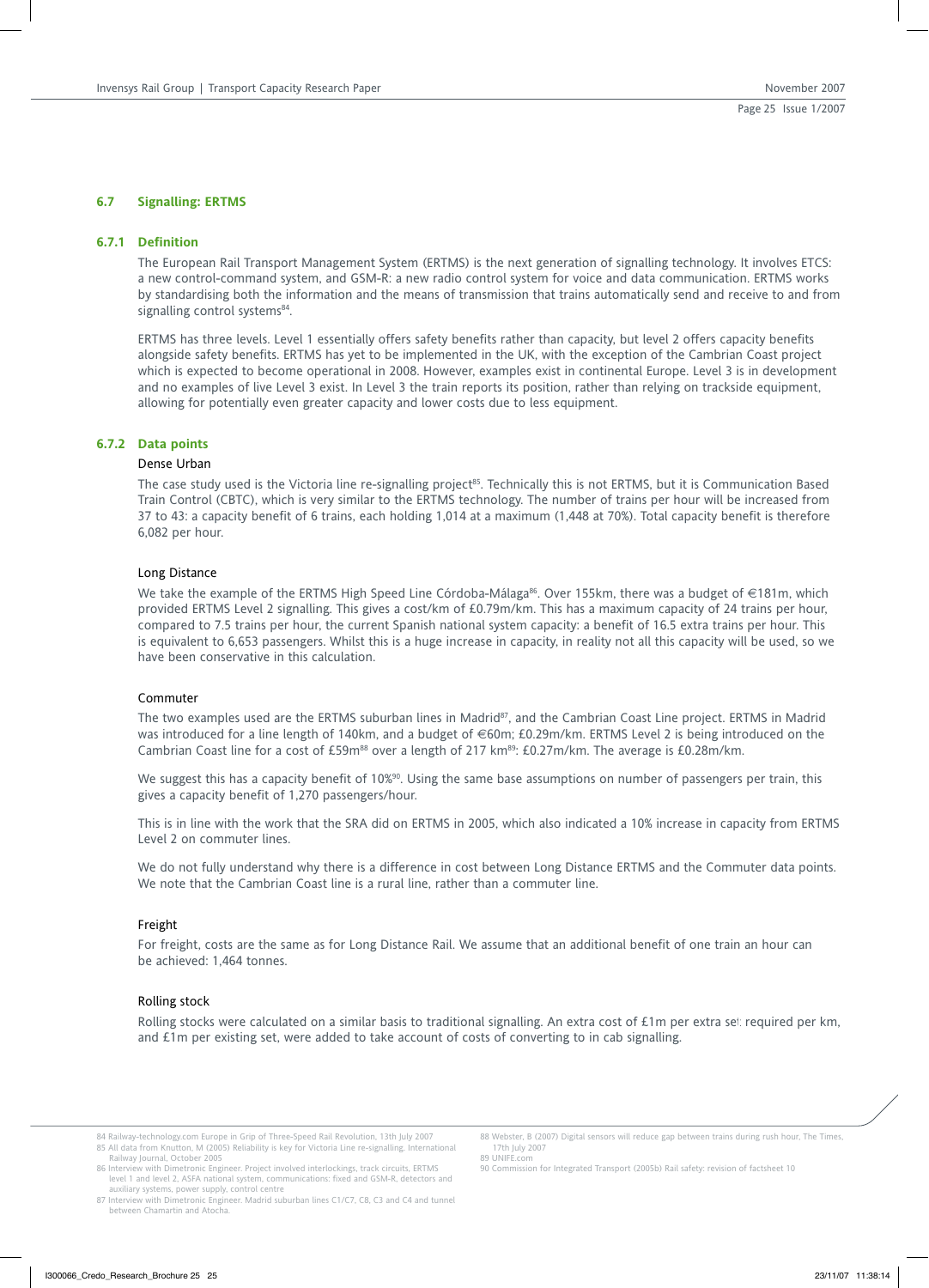| Type          | Cost of upgrading $\vert$ No. of ad-<br>existing stock<br>E(m/km) | ditional sets<br>per km | Cost per set<br>$\vert$ (£m) | Additional<br>cost, new sets<br>(f <sub>cm</sub> ) |
|---------------|-------------------------------------------------------------------|-------------------------|------------------------------|----------------------------------------------------|
| Commuter      | 0.11                                                              | 0.01                    | 12.60                        | 0.01                                               |
| Long Distance | 0.05                                                              | 0.04                    | 12.60                        | 0.54                                               |
| Freight       | 2.00                                                              | 1.00                    | 3.55                         | 3.55                                               |

Figure 21: Cost of rolling stock for ERTMS signalling

## **7 Other Areas for Consideration, not included in the Analysis**

Road and rail as imperfect substitutes for one another

It is widely recognised that road and rail are imperfect substitutes for each other<sup>91</sup>. Affuso et al. (2003)<sup>92</sup> argue that, regarding passenger transport:

*"Road and rail... are not, in practice, perfect substitutes: rail is well suited to moving large numbers of people between urban centres, while roads provide connections to places not served by rail and are more flexible for many point-to-point journeys."*

They go on to suggest that road and rail are in closest competition on medium- to long-distance inter-urban travel of one or two hundred miles.

Similarly, with regards to freight, road and rail are suited to different purposes. While both are used for the transportation of solid mineral fuels, petroleum products, metal products and minerals and building materials, Road is also used to move agricultural products and live animals; food stuffs and animal fodder; ores and metal waste, fertilisers, chemicals and other miscellaneous articles.93 Rail is far more suited for long rather than short distance freight transportation due to considerable loading and unloading costs.

#### Inter-relationship between passenger and freight transport

For any method of transport where both passenger and freight can be moved, there will be a trade off between the two methods. While for roads this balance is difficult to control, unless traffic type specific lanes are established, for rail a balance must be struck through time tabling. There will also be a choice involved in maintenance: currently, some rail lines which were suitable for freight transport in the past are not maintained at a level where they can support the weight of a freight train<sup>94</sup>. This needs to be considered when looking at our output figures, particularly for road, where changes in the balance between freight and passenger vehicles as a proportion of total traffic flow may have substantial effects on the maximum capacity of each which can be accommodated.

#### Environmental factors

While these have not been explicitly considered in our report, it is worth noting that any new build of road or rail is likely to have a considerably greater impact on the environment than capacity improvement measures which do not involve use of additional land, for example increasing train length and signalling<sup>95</sup>.

## Comparing delays

It is possible to calculate an average delay per km for road and rail journey. The DfT holds statistics on congestion and reliability for strategic roads. Through finding the mean of "Average vehicle delay (minutes per 10 vehicle miles)"96, it is possible to calculate an average vehicle delay per km: 0.075 mins/km.

For rail, statistics are available on the total minutes delay per year in the entire rail network $97$  (3.9m). By dividing this by the total timetabled train km98 (114.4m), it is possible to calculate an average vehicle delay per km: 0.035 mins/km.

<sup>91</sup> For example, see Arnott, R & Yan, A (2000) The Two-Mode Problem: Second-Best Pricing and Capacity, RURDS, Vol.12:3, November 2000 92 Affuso, L et al (2003) 93 Department for Transport and Office of National Statistics (2007) Table 4.2. It should be

notes that while road accounted for 163.3 billion tonne-kms, rail accounts for 22.1 billion tonne-kms.

<sup>94</sup> Interview with Representative, Freight Transport Association

<sup>95</sup> Department for Transport (2007b)

<sup>96</sup> Department for Transport (2007e) Congestion on the strategic road network. Table B - Average delay for all baseline journeys on each route, in each direction (August 2004 to July 2005)

<sup>97</sup> Network Rail (2007d) Overall Performance for Period 3 2007/08 online: Breakdown of Overall Delay Minutes (MAA Adjusted) by Responsible Party. Figures are multiplied by 4 to give an annual figure.

<sup>98</sup> ORR (2007) National Rail Trends Yearbook 2006-2007. Chart 1.4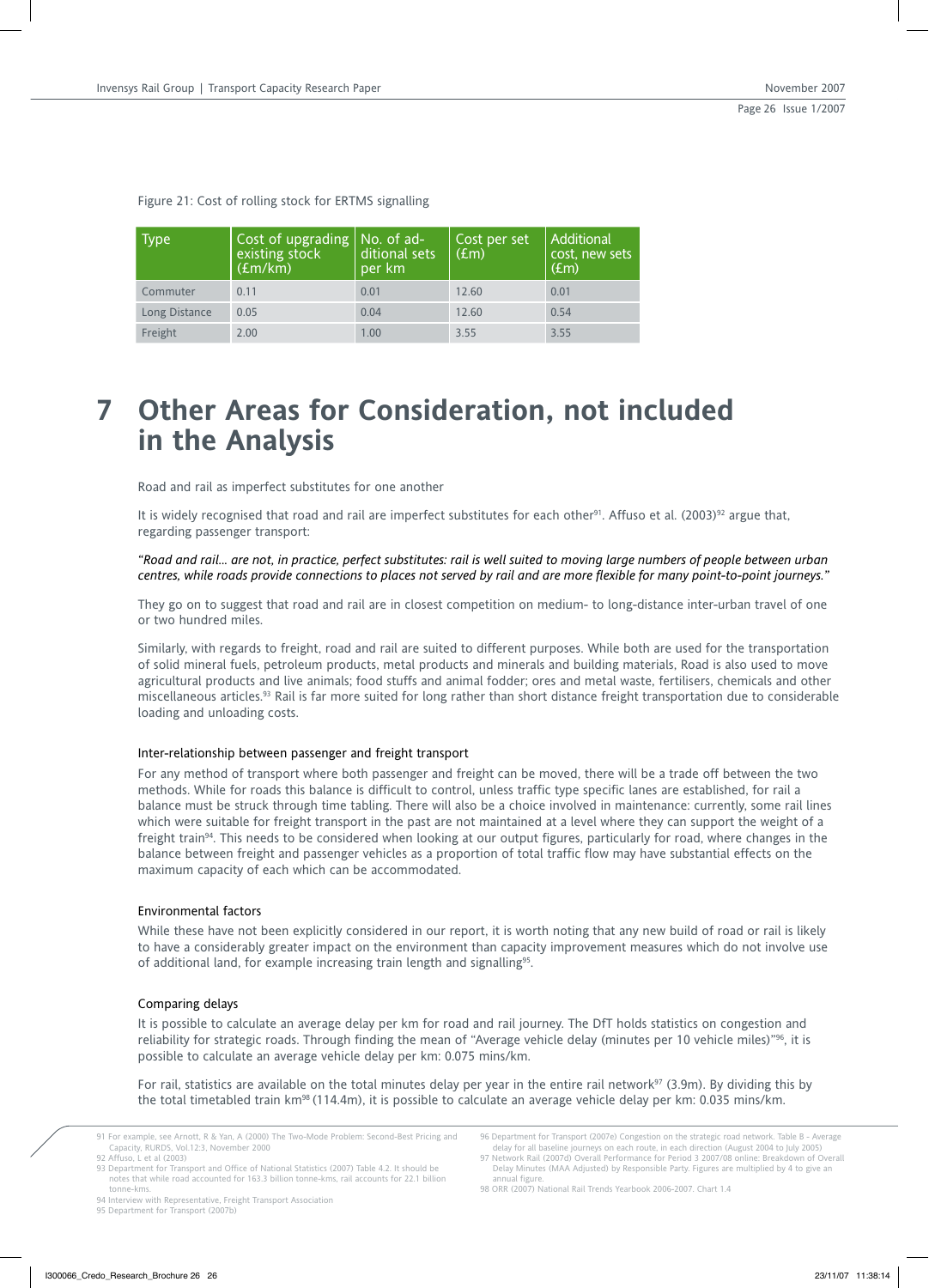## **8 Appendices**

## **8.1 Bibliography**

Affuso, L et al (2003) Comparing Investments in New Transport Infrastructure: Roads versus Railways?, Fiscal Studies, Vol. 24:3

Archer, C & Glaister, S (2006) Investing in Roads: Pricing, Costs and New Capacity, Tables 17 and 18

Arnott, R & Yan, A (2000) The Two-Mode Problem: Second-Best Pricing and Capacity, RURDS, Vol.12:3, November 2000

Bgateway.com "The maximum individual truck length is 12 metres, articulated truck and trailer length is 16.5 metres and road trains are allowed up to 18.75 metres. The maximum width for all is 2.55 metres."

Baker S (2006) Rail Atlas Great Britain and Ireland 11th ed.

Brand, C & Preston, J (2005) The Supply of Public Transport, part of TEST project.

Commission for Integrated Transport (2005a) Mass Transit Guidance. Table 13: Systems Capacity. Adapted from Transport for London report (2004b) Light Transit in London

Commission for Integrated Transport (2005b) Rail safety: revision of factsheet 10

CPI Index, Office of National Statistics Website

Department for Transport with Office of National Statistics (2007a) Transport Statistics Great Britain 2006

Department for Transport (2007b) Delivering a Sustainable Railway

Department for Transport (2007c) Rail Technical Strategy

Department for Transport (2007d) Focus on Freight

Department for Transport (2007e) Congestion on the strategic road network

Department for Transport (2006a) The Eddington Transport Study: Main Report

Department for Transport (2004a) The Future of Transport - White Paper

Department for Transport (2004b) Transport Appraisal And The New Green Book, TAG Unit 2.7.1

E-sixt.com

Freight Transport Containers (2006) Rail Transport Campaign: Notes on Rail Assignments. Forecast Tonne kms by commodity. Note: excludes maritime containers.

Greenwich2000.com

Highways Agency (2007) Highways Agency Business Plan 2007-08

Highways Agency (2006) Highways Agency Business Plan 2006/2007

Knutton, M (2005) Reliability is key for Victoria Line re-signalling. International Railway Journal, October 2005

Kozan, E & Burdett, R (2004), A Railway Capacity Determination Model and Rail Access Charging Methodologies, Transportation Planning and Technology, Vol. 28:1, February 2005

Leake, J (2006), Cost of widening the M25 will be an extra £3.4 billion, The Sunday Times, 12th November 2006

Mogridge M (1997) The self-defeating nature of urban road capacity policy – A review of theories, disputes and available evidence. Transport Policy, Vol 4:1, January 1997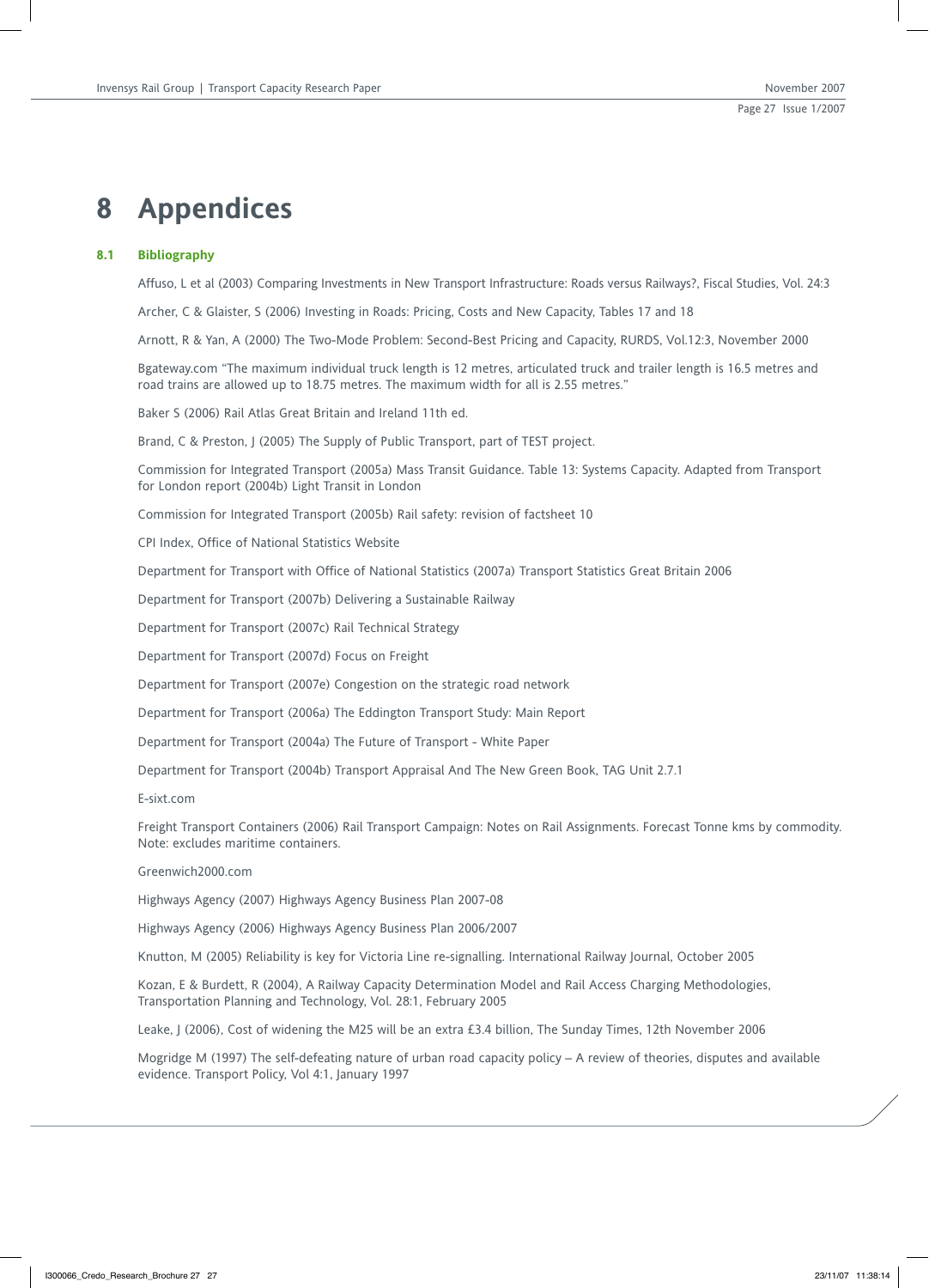Network Rail (2007a) Freight: Route Utilisation Strategy

Network Rail (2007b) Route Utilisation Strategies: South West Mainline: Appendix 9.1

Network Rail (2007c) Route Plans 2007, Route 3, South West Main Line

Network Rail (2007d) Overall Performance for Period 3 2007/08

Networkrail.co.uk

Nijkamp, P et al (1992) Assessment of capacity in infrastructure networks: a multidimensional view, Transportation Planning and Technology, Vol. 17:4

ORR (2007) National Rail Trends Yearbook 2006-2007. Chart 1.4

Railway-technology.com Europe in Grip of Three-Speed Rail Revolution, 13th July 2007

Railway-technology.com Betuweroute Double-Track Freight Line, Netherlands. Note that this project includes 17km of tunnel, all of which can accommodate double stack trains.

Railway-technology.com West Coast Main Line Pendolino Tilting Trains, United Kingdom

Railway-technology.com (2006) Scott Wilson's Track Changes. 6th January 2006

Ridley, T and Terry, F (1993), Comparative Study of Civil Engineering Costs for Selected Railway Structures, London: Centre for Transport Studies

Scott Wilson (2005) Transport 2000: Growing the Railways

Scott Wilson (2006) Highland Rail, Room for Growth Study, Final Report. Table 11-12

Scott Wilson (2007) Advice on assessing enhancement projects proposed in Network Rail's Initial Strategic Business Plan (ISBP) Final Report. Prepared for Office of Rail Regulation

Starkie (2002), figures submitted by the Department for Transport to the House of Commons Select Committee in 1995 in Archer, C & Glaister, S (2006) Investing in Roads: Pricing, Costs and New Capacity

Steer Davies Gleave (2007) Advice on Assessing Enhancement Schemes Proposed in Network Rail's Initial Strategic Business Plan

Strategic Rail Authority (2003) Capacity Utilisation Policy: Network Utilisation Strategy

UNIFE.com

Vidal, J & Milmo, D (2007), Are these the world's costliest roadworks?, The Guardian, 31st July 2007

Webster, B (2007) Digital sensors will reduce gap between trains during rush hour, The Times, 17th July 2007

Westinghouserail.co.uk Westinghouse Keeps Cherwell Project under control.

Wikipedia.com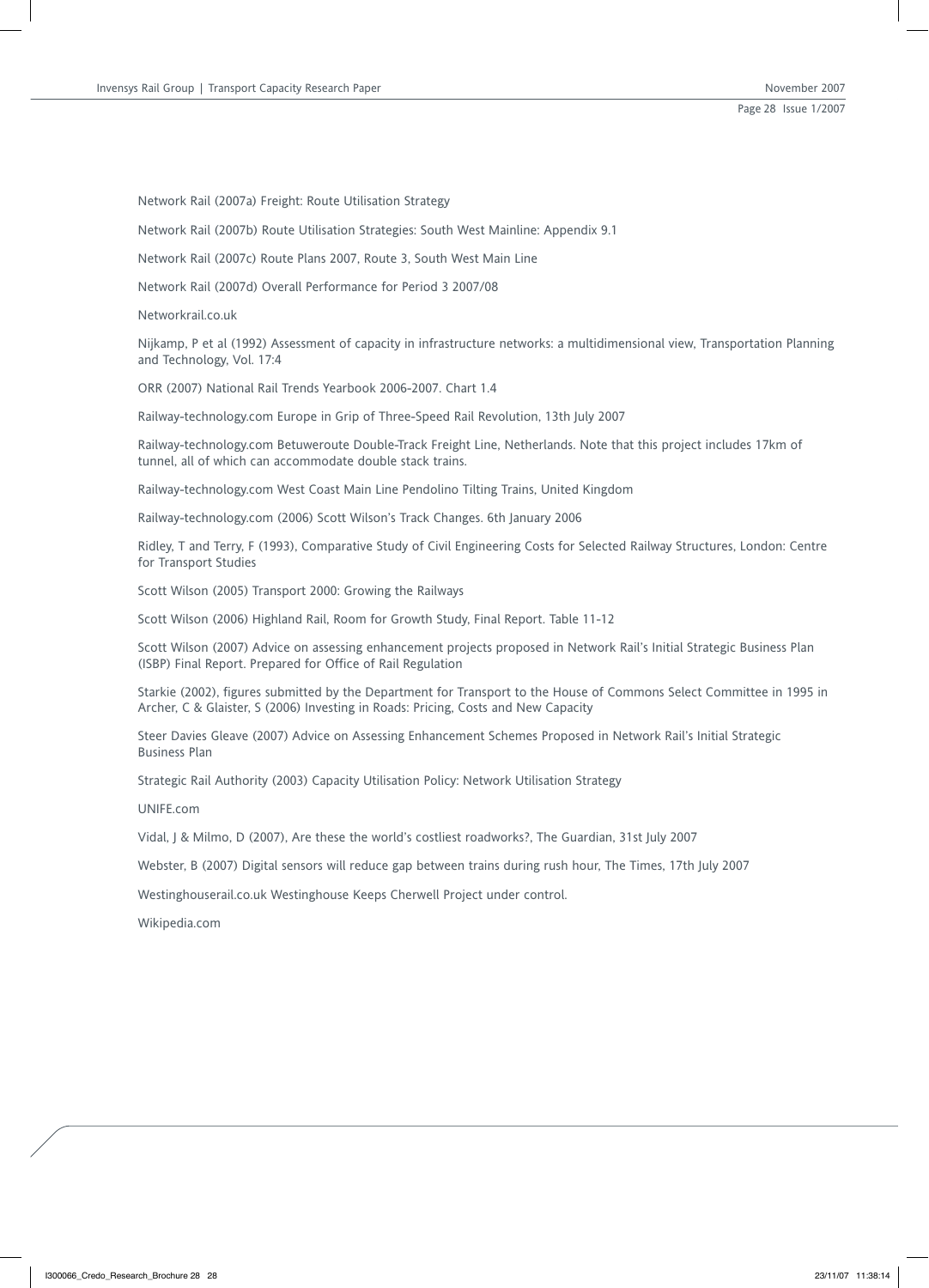#### **8.2 Interviewees**

#### For data points:

Engineer, Westinghouse Rail Systems Engineer, Dimetronic Signals Representative, Freight Transport Association Representative, Angel Trains (x2) Freight Development Manager, Network Rail Media and Public Affairs Manager, EWS General Manager, Nacco Rail Analyst, DfT National Travel Survey

#### Other bodies and individuals spoken to:

Office of Rail Regulation Transwatch.co.uk Railwatch RAC Foundation Friends of the Earth Rail Research UK Transport Statistics Great Britain, DfT Road Statistics, DfT Rail Statistics, DfT Press Office, Highways Agency Institute of Transport Studies

## **8.3 Glossary of terms**

DfT: Department for Transport

### Capacity provision: This takes two forms<sup>99</sup>:

Variable capacity: Investment in assets that increase the effective capacity of the existing transport system without the need for significant additional fixed infrastructure. For example, longer trains and platforms, additional buses; and

Fixed infrastructure: investment in long-life transport capital assets that often create a larger 'footprint' in terms of land take, such as new and improved roads, rail lines or port capacity.

The maximum capacity of a line or road will be reached when a particular constraint is reached. There are five different definable 'maximum' capacities, each dependent on a particular constraint<sup>100</sup>:

- a. Technomax: the maximum volume that is possible, given the technical constraints on infrastructure
- b. Enviromax: the maximum volume that is allowable, given the sustainability constraints.
- c. Orgmax: the maximum volume that is possible, given the regulatory system for the infrastructure at hand, and considering the quality expectations of travellers, transporters and shippers.
- d. Economax: the maximum volume that may be expected, given the economic efficiency and financial criteria.
- e. Infomax: the maximum volume that can be digested by the infrastructure, given the available information (on road conditions, congestion etc.)"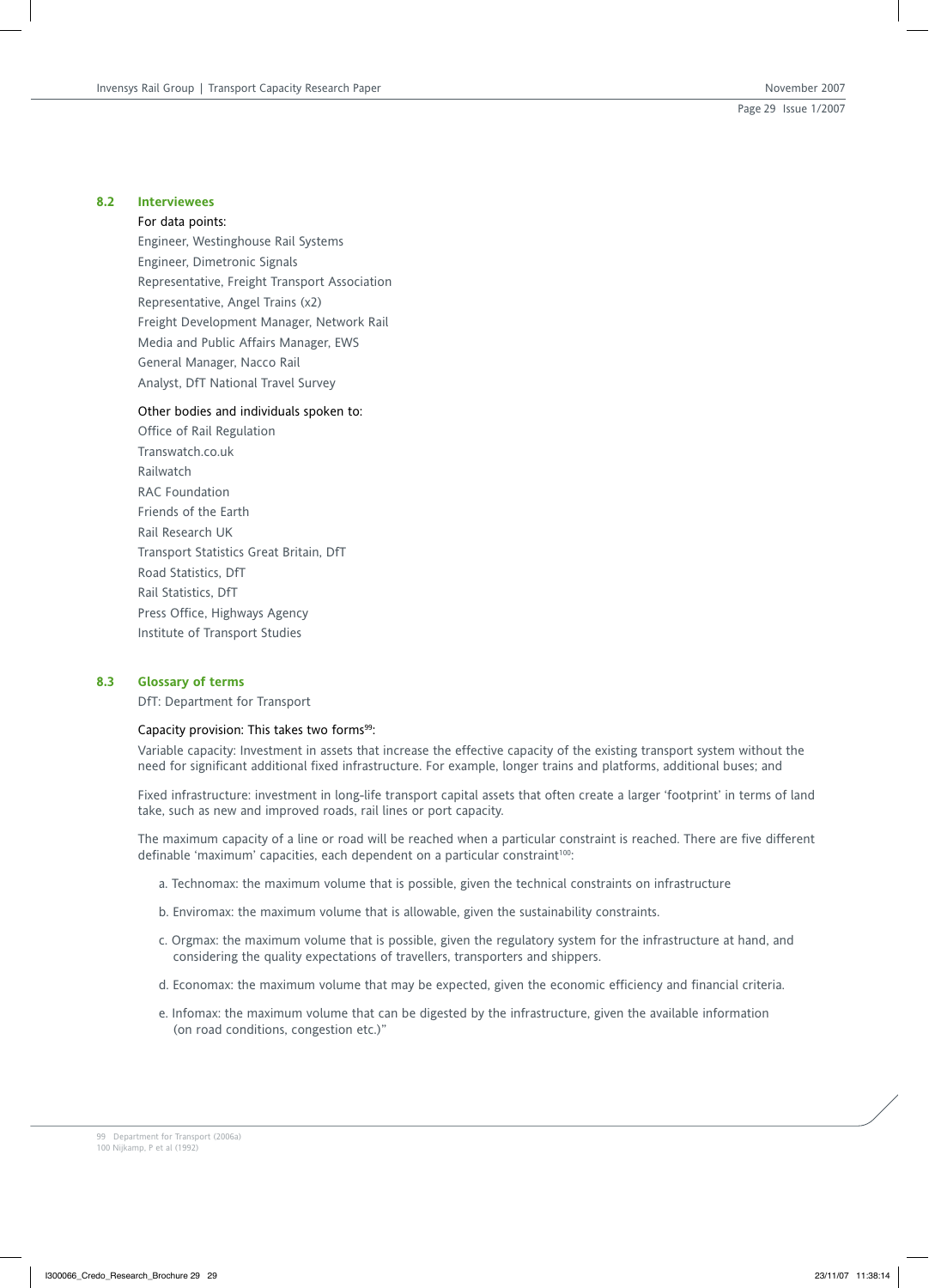In any situation, one constraint will prevent capacity being increased further, even if the others are not at their limit.

Cost Benefit Analysis (CBA): Analysis which quantifies in monetary terms as many of the costs and benefits of a proposal as feasible, including items for which the market does not provide a satisfactory measure of economic value<sup>101</sup>.

Strategic Freight Network: The SFN would both complement, and be integrated with, the existing rail network. It would provide an enhanced core trunk network capable of accommodating more and longer freight trains, with a selective ability to handle wagons with higher axle loads and greater loading gauge<sup>102</sup>.

Load Capacity: The load factor is the ratio of passengers actually carried by a train to the design capacity of the train. The design capacity for journeys of shorter than 20 mins may include standing room of 0.45m\_per person<sup>103</sup>.

## **8.4 Additional Information**

Figure 22: Capacity of transport systems, Brand and Preston (2005)<sup>104</sup>

|                                                      | <b>Bus</b>          | Guided Light<br><b>Transit</b> | <b>Tram</b>                     | Metro                      | S-Bahn                         | Car                    |
|------------------------------------------------------|---------------------|--------------------------------|---------------------------------|----------------------------|--------------------------------|------------------------|
| <b>Size</b>                                          | $L=12$<br>$W = 2.5$ | $L = 24.5$<br>$W = 2.5$        | $L = 2 \times 30$<br>$W = 2.65$ | $L=6\times12$<br>$W = 2.3$ | $L = 8 \times 12$<br>$W = 2.5$ | $L = 3.5$<br>$W = 1.4$ |
| <b>Total Vehicle</b><br>Capacity <sup>105</sup>      | 75                  | 160                            | 350                             | 600                        | 800                            | $\overline{4}$         |
| Seated passengers<br>(per vehicle)                   | 35                  | 60                             | 150                             | 280                        | 375                            | $\overline{4}$         |
| Standing passengers<br>(per vehicle)                 | 40                  | 100                            | 200                             | 320                        | 425                            | $\overline{0}$         |
| Practical min<br>headway(s)                          | 60                  | 60                             | 60                              | 60                         | 90                             | $\overline{2}$         |
| Max. System Capacity<br>(per hr/direction)           | 4,500               | 9,600                          | 21,000                          | 36,000                     | 32,000                         | 7,200                  |
| <b>Typical System Capacity</b><br>(per hr/direction) | 450                 | 960                            | 2,100                           | 12,000                     | 5,330                          | 240                    |

Figure 23: Capacity of transport systems, Commission for Integrated Transport (2005)<sup>106</sup>

| Technology    | <b>Busway</b>   | Guided Bus      | Tram/ Light Rail  |
|---------------|-----------------|-----------------|-------------------|
| Max. Capacity | $4.000 - 6.000$ | $4.000 - 6.000$ | $12.000 - 18.000$ |

101 Department for Transport (2004b) 102 Department for Transport (2007b)

103 Department for Transport (2007b) 104 Brand, C & Preston, J (2005) The Supply of Public Transport, part of TEST project. Table 4

105 Calculated assuming 4 passengers per square metre. For multi-unit vehicles the sum of all

units is shown. 106 Commission for Integrated Transport (2005a) Mass Transit Guidance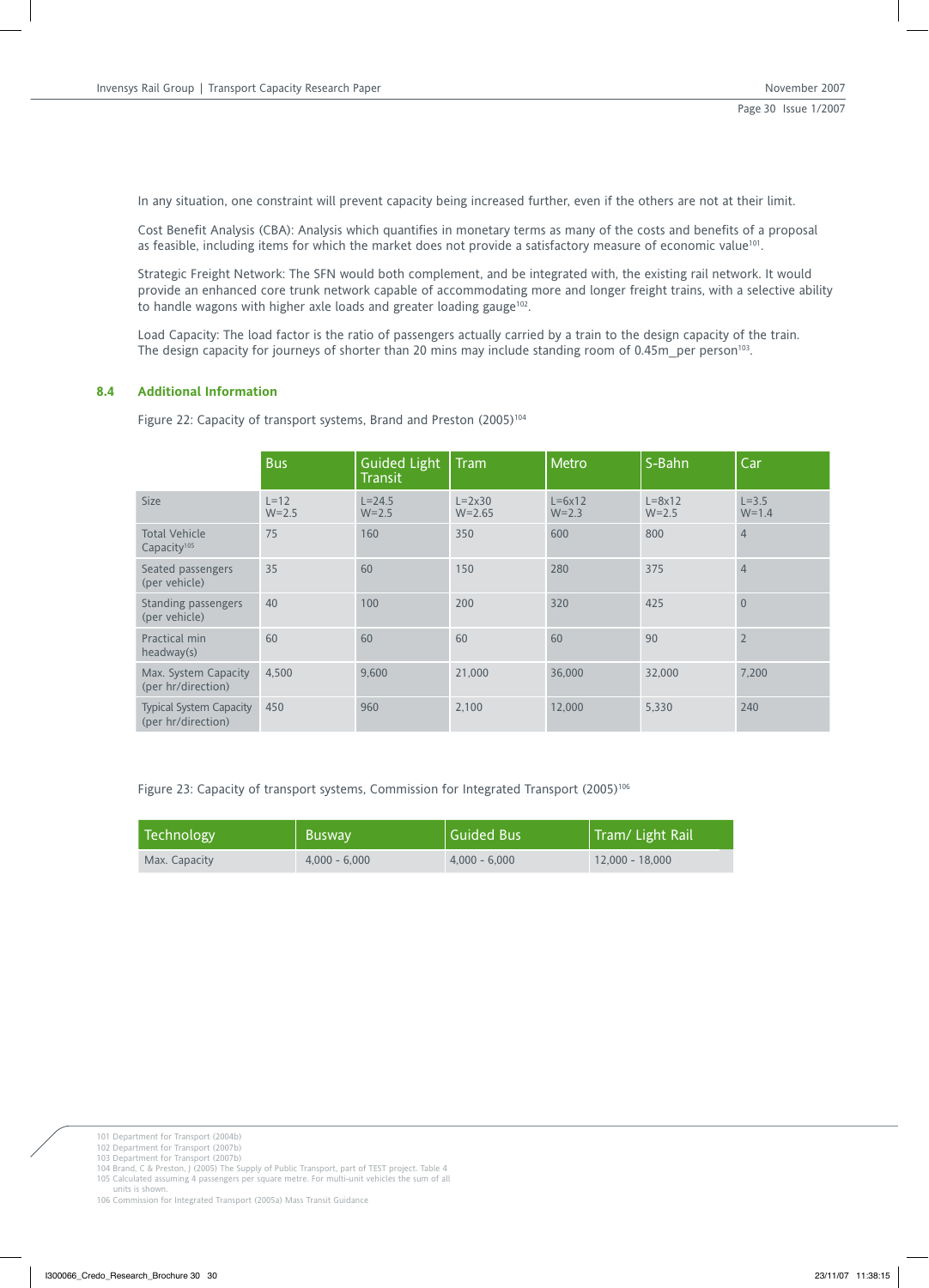## **Who we are**

Invensys Rail Group (IRG) is a world leader in rail control and automation systems. We excel in the design, manufacture, installation and maintenance of innovative, best-value solutions and rail signalling products that safely increase the effectiveness of railway networks across the globe.

We operate through four regional businesses across the world, allowing customers to benefit from global resources and expertise delivered locally. We also have over 140 years experience, yet are constantly introducing new and leading-edge technologies to make rail safer, faster and more reliable

#### **www.invensysrail.com**

## **Credo**

Credo is a leading strategy consulting firm in the support services sector. We have particular expertise in telecoms, utilities and transport infrastructure, construction and facilities management.

Credo has developed a reputation as an agile and highly effective alternative to the traditional consulting firms, demonstrating thought leadership, deep sector knowledge and commercial acumen to help solve real world problems. Credo has an enviable client base, with CEO level relationships throughout the support services sector.

In transport, Credo has helped companies in challenging areas such as transport policy, new market entry, business case development, M&A and logistics and distribution.

**www.credo-group.com**